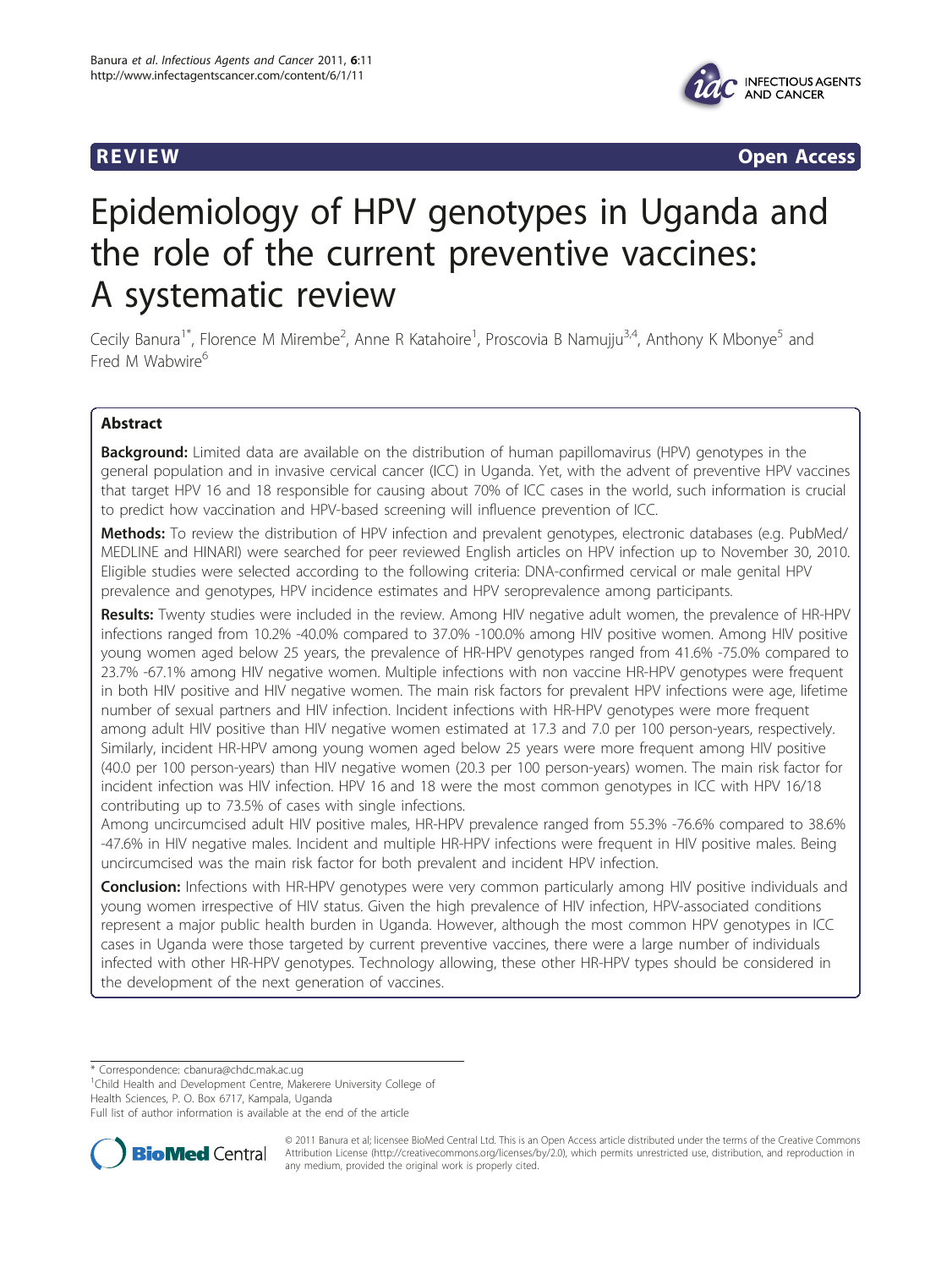## Introduction

Invasive cervical cancer (ICC) remains a leading cause of death among women in low-resource settings [[1](#page-9-0)] and virtually every case of ICC is caused by HPV [[2](#page-9-0)]. Genital HPV infection is predominantly, but not exclusively, a sexually transmitted infection and about 50% to 80% sexually active women are infected by this virus at least once in their lifetime [\[3,4\]](#page-9-0). Worldwide, women in developing countries account for about 85% of both annual cases of ICC estimated at 493,000 and annual deaths from ICC estimated at 273,500 [[1\]](#page-9-0). Men play an important role in HPV transmission as HPV DNA has been detected in the genitalia of up to 73% of healthy men [[5\]](#page-9-0).

Over 100 HPV genotypes have been identified and are divided into high-risk (HR) and low risk (LR) depending on their potential to cause cancer. There are about 15 cancer causing HPV genotypes that are responsible for 5% of all human cancers but predominantly cervical cancer and other anogenital cancers [[6](#page-9-0)]. HPV 16 and HPV 18 are the most virulent HR-HPV genotypes causing about 70% of all ICC in the world [\[7](#page-9-0)]. Two preventive vaccines targeting HPV 16 and 18 have been developed and are currently licensed in over 100 countries including Uganda; Cervarix®, a bivalent HPV 16/18 from GlaxoSmithKline Biologicals (GSK) and Gardasil®, a quadrivalent HPV 6/11/16/18 vaccine from MSD Merck. Gardasil also targets two LR-HPV genotypes 6 and 11, which together cause 90% of genital warts [[8](#page-9-0)]. These current preventive HPV vaccines however, offer protection only against a few cancer causing HPV genotypes.

Uganda has a large burden of ICC. Current estimates indicate that every year, 3,577 women are diagnosed with ICC and 2,464 die from the disease. Compared to the USA, the age adjusted cervical cancer incidence per 100,000 population per year is 8.3 times higher in Uganda (47.5 vs.5.7) and age adjusted death rate as a result of ICC is 20.5 times higher (34.9 vs. 1.7) [\[9](#page-9-0)]. The high incidence of ICC is a reflection of prevalent HR-HPV infections and failure to prevent their clinical manifestations by effective screening programs that have dramatically reduced incidence in developed countries [[10\]](#page-9-0). The introduction of Cervarix® by the Program for Appropriate Technology for Health (PATH) in partnership with the Uganda Ministry of Health may offer the greatest hope of significant reduction of ICC burden provided the vaccine is widely and properly delivered [[11](#page-9-0)]. Furthermore, harmonizing primary (vaccination) and secondary prevention (screening) will result in greater reduction of ICC than either program alone [[12](#page-9-0)].

Limited data are however, available on the distribution of HPV genotypes in the general population and in ICC in Uganda. Yet, with the advent of HPV vaccination,

such information is crucial for policy makers to predict how HPV vaccination and HPV-based screening will influence prevention of ICC. Moreover, even with a successful vaccination program, vaccinated women will still require screening to detect those that will develop ICC from other HR-HPV genotypes that are not prevented by current vaccines. Therefore, the objective of this review was to summarize published data on HPV infection in Uganda. This review will provide useful baseline information for evaluating the impact of preventive HPV vaccines and HPV based technologies used in screening programs.

## Methods

PubMed/MEDLINE and HINARI websites were searched for peer reviewed English language published medical literature on HPV infection in Uganda up to November 30, 2010. The search was conducted using the following medical subject heading (MESH) and text words either singly or in combination: "HPV", "genotypes"," cervical cancer", "screening", "vaccination", "serology" and "Uganda". Eligible studies were selected according to the following criteria: DNA-confirmed cervical or male genital HPV prevalence, HPV incidence estimates and HPV seroprevalence among participants. From each article, information on first author, publication journal and date, dates of sample collection, HPV detection methods, study design, anatomical site and methods of sample collection, population description, mean or median age of sample with range when available, sample size, the prevalence of HIV when available, the prevalence of HPV (overall, high risk, low risk, specific genotypes) as well as the prevalence of HPV among HIV positive and HIV negative women. Risk factors for HPV infection were also extracted when available.

Twenty studies were found and were included in the review: 9 prevalence studies, 2 prospective cohort studies in women, 3 randomized controlled trials in men, 4 studies on ICC, and 2 seroprevalence studies.

# Methods used for the detection of HPV DNA, typing for specific genotypes and to determine seroprevalence

Various techniques and assays were used for detection of HPV DNA and genotyping. Polymerase Chain Reaction™ (PCR) using generic or consensus primers and Hybrid capture™ 2 (HC2, Digene Co., Gaithersburg, MD, USA) were used in majority of studies. Both techniques have been optimized to detect 13 HR-HPV genotypes [[13\]](#page-9-0). However, some studies used the Southern Blot technique which generally has low sensitivity and detects only a few HR-HPV genotypes. One HPV seroprevalence study was done before the World Health Organization (WHO) developed international standard reagents for calibration of HPV DNA assays and kits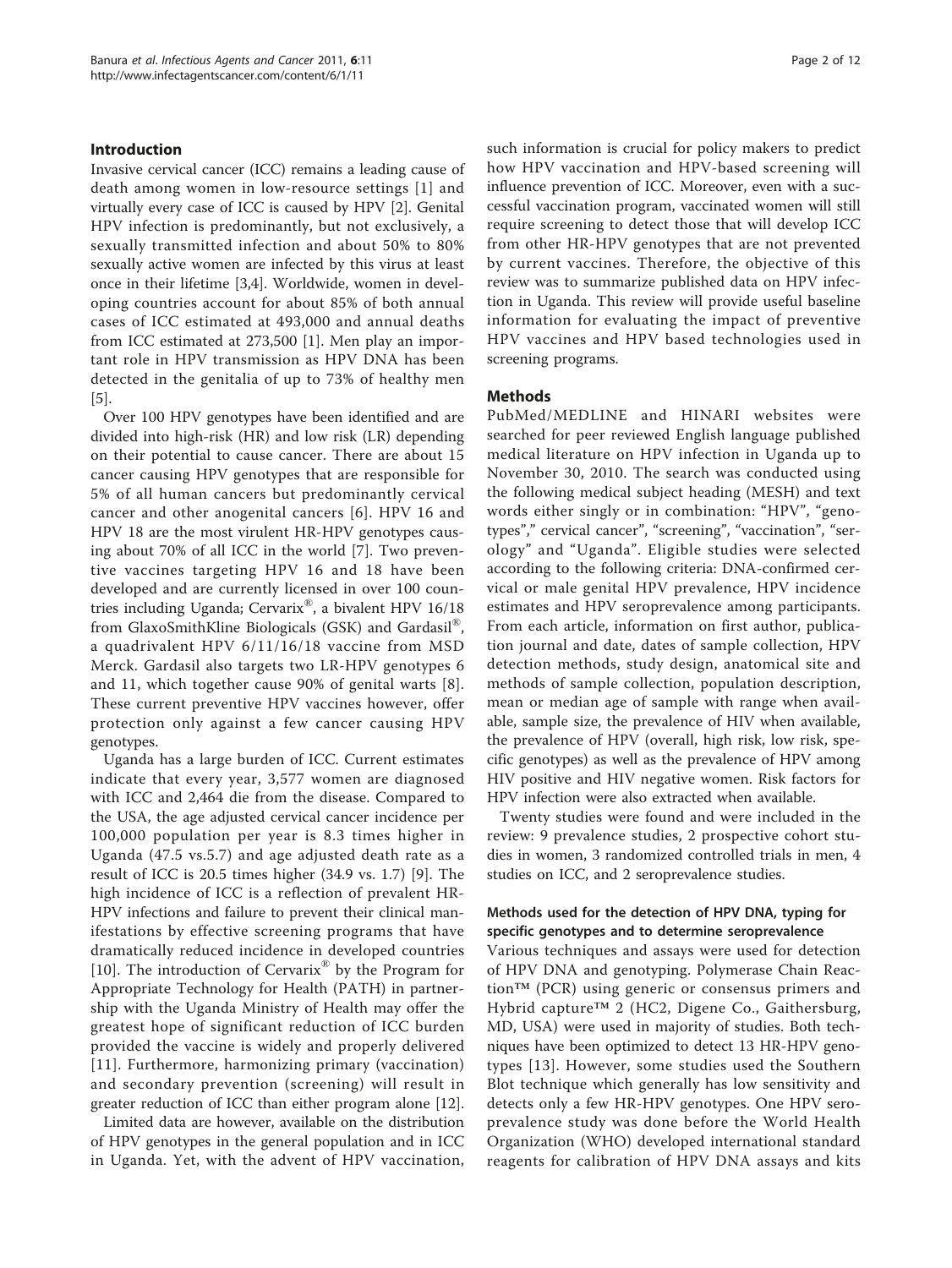[[14\]](#page-9-0). Therefore, caution should be taken when interpreting results from the different studies as the sensitivities and specificities of the HPV assays vary widely depending on the type and quality of the biological specimen and the type and quality of reagents used. Additionally, assays differ in their ability to detect different HPV genotypes particularly where there are co-infections with multiple HPV types [[15\]](#page-9-0).

# Results

The findings from studies conducted in selected populations across the country are summarized in Tables [1,](#page-3-0) [2](#page-5-0), [3,](#page-6-0) [4,](#page-7-0) [5](#page-8-0), [6](#page-9-0).

# Prevalence of HPV infections in population-and clinicbased studies of women with and without cervical abnormalities

In women below 25 years, 71.8% of women who were positive for HPV 16 and 18 were also infected with other HR-HPV genotypes [[16\]](#page-9-0). Compared to HIV negative women, HIV positive women had more HR-HPV genotypes detected in cervical/vaginal specimens [\[16-](#page-9-0)[19](#page-10-0)] and HSIL lesions [[17\]](#page-9-0). The mean number of HPV genotypes detected was higher among HIV positive compared to HIV negative women (2.8; range 1-9) and 2.1; range 1-10, respectively; [t-test, 3.88;  $p < 0.001$ ]) [[16](#page-9-0)]. Likewise, among young primiparous women, the mean number of HPV types detected among HIV positive women was higher (2.4, range 1-10) than among HIV negative women  $(1.8, \text{ range } 1-12)$  [Student's t-test = 2.79,  $p = 0.005$ ] [[18](#page-10-0)]. HIV positive women were four times more likely to have abnormal cytology than HIV negative women (43% vs. 11.6%, p < 0.001) [[19\]](#page-10-0). HPV positive women co-infected with HIV had other HR-HPV genotypes that did not include HPV 16 or 18 [[16,17\]](#page-9-0).

# Risk factors for prevalent HPV infection

Few studies evaluated risk factors for HPV infections. Lifetime number of sexual partners [[16,](#page-9-0)[20\]](#page-10-0); HIV positivity [\[16](#page-9-0)[,21\]](#page-10-0); young age at first sexual intercourse [\[16](#page-9-0)] and young age [[16,](#page-9-0)[21\]](#page-10-0) were significantly associated with HPV infection. Relative to women in 19-25 age-group, the odds of detecting HR-HPV decreased by 48%, 60%, and 79% among women in 26-30, 31-37, and 38-49 agegroup [[21\]](#page-10-0). On average, the odds of detecting HR-HPV decreased by 9% for each-year increase in age. However, HPV was only inversely associated with age  $(P_{trend})$ 0.001) in HIV negative women as the prevalence of HPV among HIV positive women seemed to remain high in all age-groups [[20](#page-10-0)]. Other risk factors found included: abnormal cytology [[17,](#page-9-0)[18](#page-10-0)]; employment in a tertiary sector, concurrent pregnancy, presence of genital warts, and testing positive for Syphilis, Chlamydia trachomatis and Neisseria Gonnorhea [[16\]](#page-9-0). Smoking cigarettes the previous year was significantly associated with HPV infection after controlling for age, age at sexual debut and HIV status (Adjusted OR = 3.74; 95% CI: 1.15-12.16) [\[21](#page-10-0)].

HPV 16 and 18 were the most frequent genotypes in ICC cases. Furthermore, results of pooled data compiled by the International Agency for Research on Cancer (IARC) showed a prevalence of HPV 16/18 of 74.1% (95% CI: 66.4-80.8) [[22](#page-10-0),[23](#page-10-0)].

# Incident and risk factors for HPV infections among women

HIV positive women were twice as likely to have incident infection compared to HIV negative women [[24](#page-10-0)]. Risk factors for incident HPV infections were HIV positivity [\[24](#page-10-0),[25\]](#page-10-0); young age, many lifetime and recent sexual partners and single women [[24,25\]](#page-10-0).

# Risk factor for HPV infection in males participating in circumcision trials

Not being circumcised was the main risk factor for both prevalence and incident HR-HPV infections.

# HPV serology

HPV seroprevalence peaked in women below 20 years of age. The most common HR-HPV serotypes was HPV 33 (23%), HPV 16 (21%), HPV 31 (16%), HPV 45 (11%) and HPV 18 (8%). The seroprevalence of LR-HPV 6, 11 and HPV 6/11 combined was 30%, 26%, and 44%, respectively. Of the 1,118 HPV seropositive women, 53% had antibodies to more than one HPV genotype, 30% had 2 HPV genotypes, 14% had 3 HPV genotypes and 9% had 4-7 genotypes [\[26](#page-10-0)]. Antibodies against HPV 16 were significantly associated with ICC (OR = 2.0; 95% CI: 1.2-3.1, p < 0.01) [[27](#page-10-0)]. HPV seoprevalence was higher among HIV positive compared to HIV negative women, 74.0% and 56%, respectively. Multiple antibody positivity was more frequent in HIV positive (53%) than HIV negative women (28%) [\[26](#page-10-0)].

# **Discussion**

To the best of our knowledge, this systematic review represents the first ever to evaluate the burden of HPV infections and ICC in Uganda. It is worth noting that comparison of HPV prevalence and incidence rates across studies was hampered by differences in populations studied, laboratory methods used, and variation in HPV genotypes detected. Nevertheless, consistent with other studies in sub Saharan Africa [[28\]](#page-10-0), the review demonstrated a high burden of HR-HPV genotypes in the general population and in ICC. HPV 16 and 18 were the most common genotypes in ICC similar to the global HPV distribution pattern [[29\]](#page-10-0). Mathematical models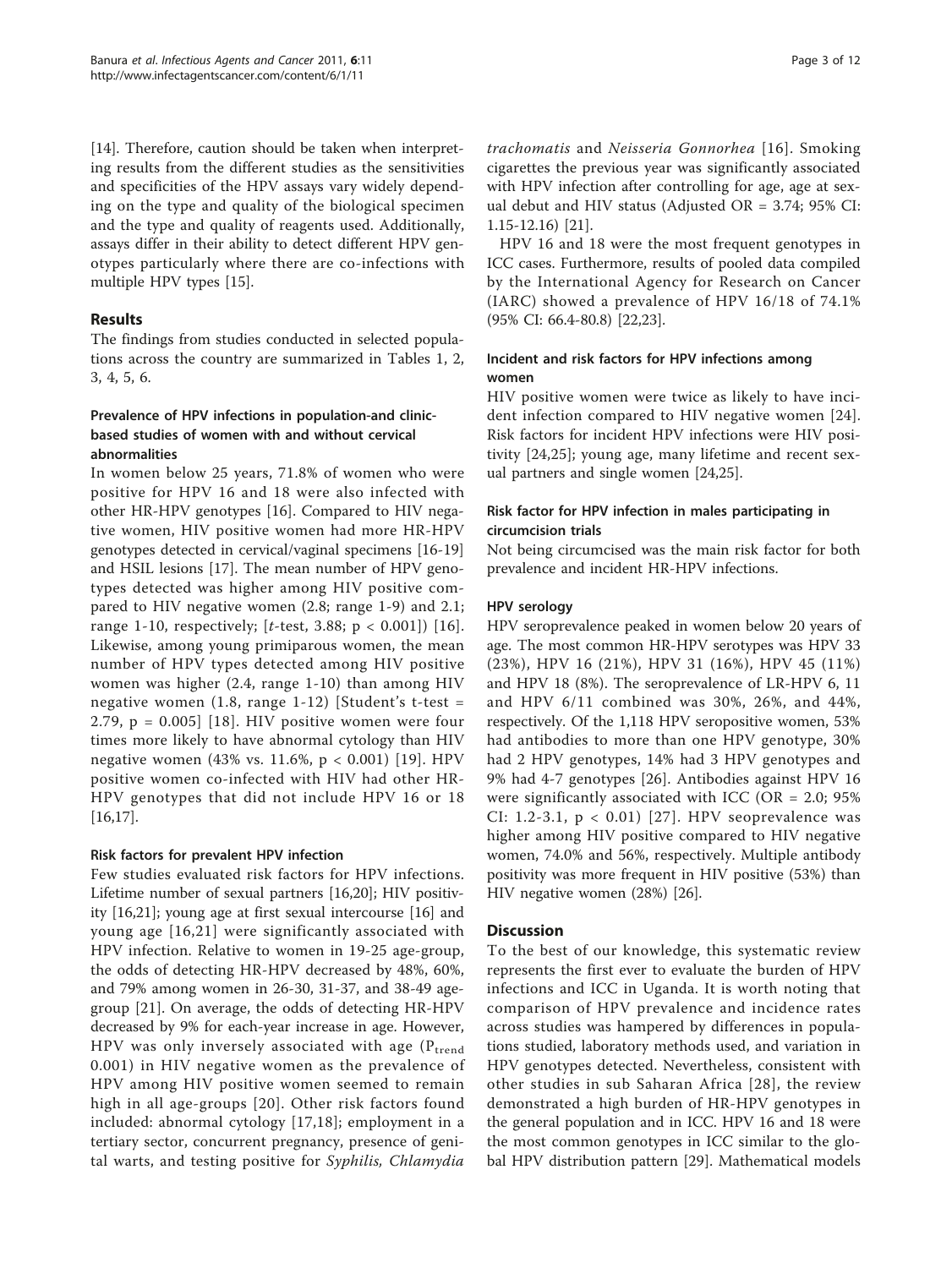| Author                             | Area, subjects                                                                                                                                          | Study<br>design                                             | <b>HPV</b> test                                                          | HPV prevalence for any,<br>HR*, LR** and specific<br>genotypes among all<br>tested women <sup>a</sup> or only<br>HPV positive women <sup>b</sup>                                                                                                                                                            | HPV prevalence and type<br>specific genotypes among<br>among all tested<br>women <sup>a</sup> or only HPV<br>positive women <sup>b</sup> by HIV<br>status                                                                                                                                                                                                                                 | <b>Comments</b>                                              |
|------------------------------------|---------------------------------------------------------------------------------------------------------------------------------------------------------|-------------------------------------------------------------|--------------------------------------------------------------------------|-------------------------------------------------------------------------------------------------------------------------------------------------------------------------------------------------------------------------------------------------------------------------------------------------------------|-------------------------------------------------------------------------------------------------------------------------------------------------------------------------------------------------------------------------------------------------------------------------------------------------------------------------------------------------------------------------------------------|--------------------------------------------------------------|
|                                    | <b>Population-Based studies</b>                                                                                                                         |                                                             |                                                                          |                                                                                                                                                                                                                                                                                                             |                                                                                                                                                                                                                                                                                                                                                                                           |                                                              |
| Serwadda<br>et al., 1999<br>$[52]$ | Rakai district, Random sample<br>of 960 women aged 15-59<br>years using self collected<br>vaginal swabs                                                 | Cross-<br>sectional                                         | Hybrid<br>Capture 2                                                      | Any HR-HPV <sup>a</sup> , 16.7%                                                                                                                                                                                                                                                                             | $HIV$ status <sup>a</sup><br>HIV+, 44.3%<br>HIV-, 10.2%                                                                                                                                                                                                                                                                                                                                   | <b>HIV</b><br>prevalence <sup>a</sup> ,<br>17.8%             |
| Safaeian<br>et al., 2007<br>$[53]$ | Rakai district, 606 women,<br>median age 30 years (25-38<br>years)                                                                                      | Baseline of<br>a<br>population-<br>based<br>cohort<br>study | Hybrid<br>Capture 2/<br>PGMY 09/11<br>assay                              | Any HR-HPV <sup>a</sup> , 19%<br>Type-specific genotypes <sup>a</sup><br>HPV 16, 4.5%<br>HPV 52, 4.4%<br>HPV 66, 3.0%<br>HPV 58, 3.0%                                                                                                                                                                       | $HIV$ status $^{\alpha}$<br>HIV positive<br>Self-collected, 40%<br>Physician collected, 37%<br>HIV negative<br>Self-collected, 15%<br>Physician collected, 16%                                                                                                                                                                                                                            | HIV<br>prevalence <sup>a</sup> ,<br>15.7%                    |
| Asiimwe<br>et al., 2008<br>$[21]$  | Bushenyi district, 314 women<br>with median age of 27 years<br>(range, 18-49) using self<br>collected vaginal swabs                                     | Cross-<br>sectional                                         | Hybrid<br>Capture 2<br>assay                                             | Any HR-HPV <sup>a</sup> , 17.2%                                                                                                                                                                                                                                                                             |                                                                                                                                                                                                                                                                                                                                                                                           | HIV<br>prevalence <sup>d</sup> ,<br>5.6% (self-<br>reported) |
| Safaeian<br>et al.,<br>2008b [20]  | Rakai district, 926 sexually<br>exprienced women aged 15-49<br>years, mean age 26 years, who<br>provided at least 3 consecutive<br>self-collected swabs | Population-<br>based<br>cross-<br>sectional<br>study        | Hybrid<br>Capture 2/<br>Prototype<br>Roche<br>reverse line<br>blot assay | Any HR-HPV <sup>d</sup> , 19.2%<br>Type-specific genotypes <sup>a</sup><br>HPV 52, 2.2%<br>HPV 16, 2.1%<br>HPV 51, 1.7%<br>HPV 66, 1.5%<br>HPV 68, 1.3%                                                                                                                                                     | $HIV$ status $^{\prime\prime}$<br>HIV+, 46.6%<br>HIV-, 14.8%                                                                                                                                                                                                                                                                                                                              | <b>HIV</b><br>prevalence <sup>a</sup> ,<br>13.7%             |
| <b>Clinic-Based Studies</b>        |                                                                                                                                                         |                                                             |                                                                          |                                                                                                                                                                                                                                                                                                             |                                                                                                                                                                                                                                                                                                                                                                                           |                                                              |
| Adult women                        |                                                                                                                                                         |                                                             |                                                                          |                                                                                                                                                                                                                                                                                                             |                                                                                                                                                                                                                                                                                                                                                                                           |                                                              |
| Blossom<br>et al., 2007<br>$[17]$  | STI clinic in Kampala, 106<br>women mean age 26.3 years<br>(range, 18-51)                                                                               | Cross-<br>sectional                                         | Roche PCR/<br>reverse strip<br>assay                                     | Any HPV <sup>a</sup> , 46.2%<br>Type-specific genotypes <sup>b</sup><br>HPV 16/18, 18.4%<br>HPV 52, 14.2%<br>HPV 16, 7.5%<br>HPV 58, 7.5%                                                                                                                                                                   | Any HPV type <sup>a</sup><br>HIV+, 59.5%<br>HIV-, 39.1%<br>HR-HPV types <sup>b</sup><br>HIV+, 100.0%<br>HIV-, 88.9%                                                                                                                                                                                                                                                                       | <b>HIV</b><br>prevalence <sup>d</sup> ,<br>34.9%             |
|                                    | Young women below 25 years                                                                                                                              |                                                             |                                                                          |                                                                                                                                                                                                                                                                                                             |                                                                                                                                                                                                                                                                                                                                                                                           |                                                              |
| Banura<br>et al.,<br>2008a [16]    | Clinic for teenagers in Kampala,<br>1275 sexually active young<br>women median age 20 years<br>(range 12-24)                                            | Baseline of<br>a cohort<br>study                            | $SPF_{10}/LIPA$<br>PCR assay                                             | Any HPV <sup>ª</sup> , 74.6%<br>HR-HPV types <sup>a</sup> , 51.4%<br>Type-specific genotypes <sup>a</sup><br>HPV 52, 13.2%<br>HPV 51, 12.3%<br>HPV 18, 10.7%<br>HPV 16, 10.6%<br>LR-HPV types <sup>a</sup> , 39.8%<br>LR-HPV genotypes <sup>a</sup><br>HPV 6, 15.5%<br>HPV 11, 13.3%                        | HIV positive women<br>Any HPV <sup>a</sup> , 87.8%<br>HR-HPV types, 67.1%<br>Type-specific genotypes <sup>a</sup><br>HPV 16, 18.3%<br>HPV 18, 9.8%<br>HPV 6, 15.9%<br>HPV 11, 17.1%<br>HIV negative women<br>Any HPV <sup>a</sup> , 73.2%<br>HR-HPV types <sup>a</sup> , 49.7%<br>Type-specific genotypes <sup>a</sup><br>HPV 16, 10.7%<br>HPV 18, 12.1%<br>HPV 6, 15.3%<br>HPV 11, 12.7% | HIV<br>prevalence <sup>d</sup> ,<br>8.6%                     |
| Banura<br>et al.,<br>2008b [18]    | Antenatal clinic in Kampala<br>987 young primiparous<br>pregnant women, median age<br>19 years (range 14-24)                                            | Baseline of<br>a cohort<br>study                            | $SPF_{10}/LIPA$<br>PCR assay                                             | Any HPV <sup>a</sup> , 60.0%<br>High-risk types <sup>b</sup> , 43.0%<br>Type-specific genotypes <sup>b</sup><br>HPV 52, 12.1%<br>HPV 51, 8.7%<br>HPV 16, 8.4%<br>HPV 18, 5.8%<br>LR-HPV genotypes<br>LR-HPV types <sup>b</sup> , 23%<br>Type-specific genotypes <sup>o</sup><br>HPV 6, 5.5%<br>HPV 11, 3.2% | HIV positive women<br>Any HPV <sup>a</sup> , 72.2%<br>Type-specific genotypes <sup>b</sup><br>HPV 16, 18.1%<br>HPV 18, 6.9%<br>HPV 6, 8.3%<br>HPV 11, 1.4%<br>HIV negative women<br>Any HPV <sup>a</sup> , 58.9%<br>Type-specific genotypes <sup>b</sup><br>HPV 16, 7.7%<br>HPV 18, 5.7%<br>HPV 6, 5.3%<br>HPV 11, 3.4%                                                                   | <b>HIV</b><br>prevalence <sup>a</sup> ,<br>7.3%              |

# <span id="page-3-0"></span>Table 1 HPV prevalence and genotype distribution in women with and without cervical abnormalities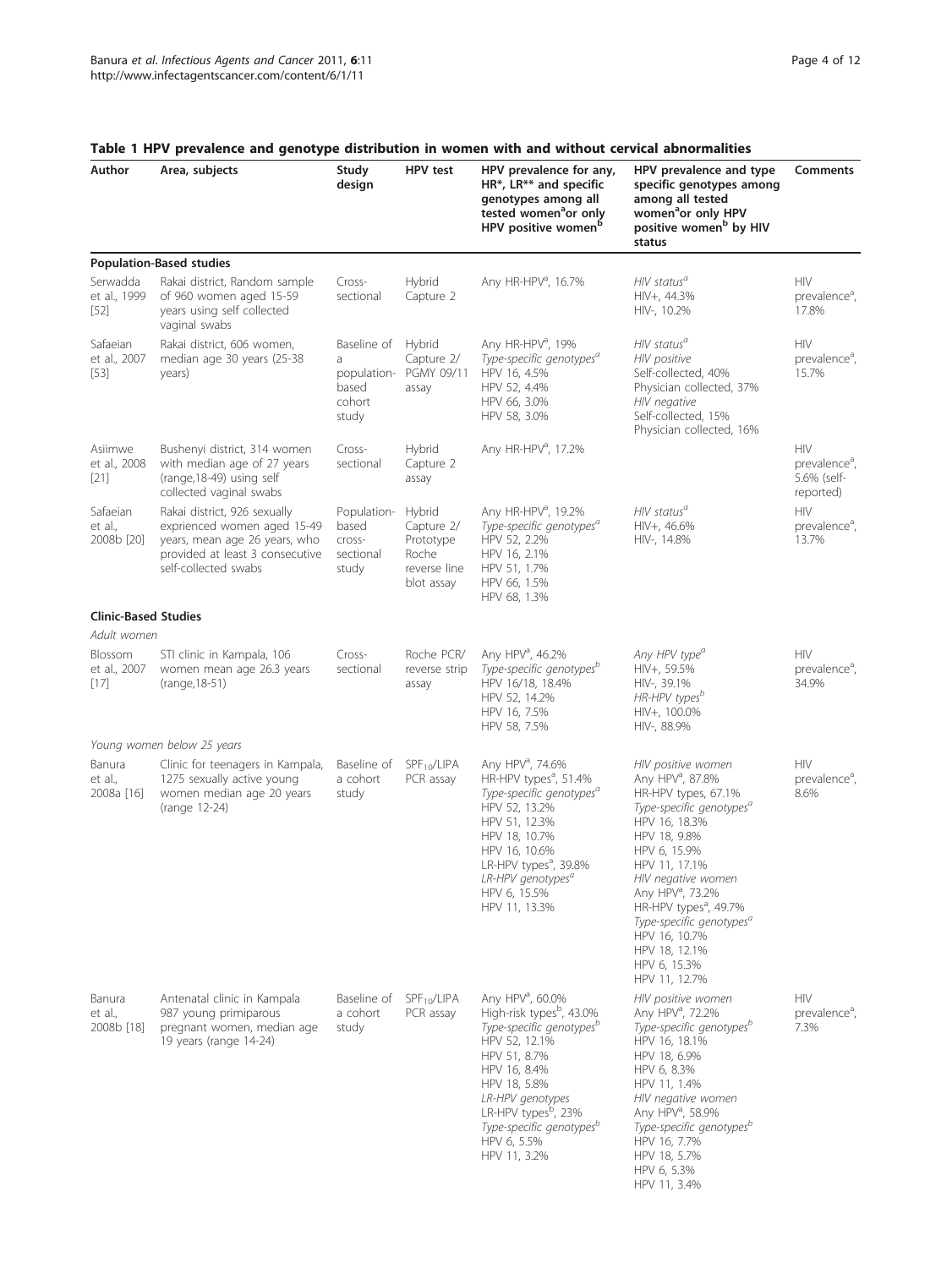|                                     | Screened adult women                                                                                                                                                                                                 |                     |                             |                                                                                                                                                                                                                          |                                                                                                                                                                                                                                                                                                                                                                           |                                                  |
|-------------------------------------|----------------------------------------------------------------------------------------------------------------------------------------------------------------------------------------------------------------------|---------------------|-----------------------------|--------------------------------------------------------------------------------------------------------------------------------------------------------------------------------------------------------------------------|---------------------------------------------------------------------------------------------------------------------------------------------------------------------------------------------------------------------------------------------------------------------------------------------------------------------------------------------------------------------------|--------------------------------------------------|
| Buonaguro<br>et al., 2000<br>$[54]$ | Nsambya hospital, Scrapes of 16 Cross-<br>women with normal ecto-<br>cervical epithelium and different<br>degrees of cervical epithelial<br>lesions                                                                  | sectional           | Southern<br>Blot analysis   | HPV 16 <sup>ª</sup> , 12.5%                                                                                                                                                                                              |                                                                                                                                                                                                                                                                                                                                                                           |                                                  |
| Taube<br>et al., 2010<br>$[19]$     | Post-natal clinic at Mulago<br>hospital, Kampala<br>Cervical exfoliated cells from<br>196 women, 4-12 weeks post-<br>partum and aged between 18-<br>30 years (mean age for HIV -23<br>$\pm$ 3; HIV + 25.4 $\pm$ 3.2) | Cross-<br>sectional | Roche Linear<br>array assay | Any HR-HPV <sup>a</sup> , 49.0%<br>HPV 16/18 <sup>a</sup> , 24%<br>HR-HPV types <sup>a</sup><br>HPV 16, 8.2%<br>HPV 18, 3.5%<br>HPV 45, 5.1%<br>HPV 58, 5.1%<br>LR-HPV types <sup>a</sup><br>HPV 6, 2.6%<br>HPV 11, 1.0% | HIV positive<br>Any HR-HPV <sup>a</sup> , 77.8%<br>Type-specific genotypes <sup>a</sup><br>HPV 16, 13.9%<br>HPV 18, 5.6%<br>HPV 45, 8.3%<br>HPV 58, 5.6%<br>Other HR-HPV, 47.2%<br>LR-HPV types<br>HPV 6, 5.6%<br>HPV 11, 2.8%<br>HIV negative<br>Any HR-HPV <sup>a</sup> , 42.5%<br>Type-specific genotypes <sup>o</sup><br>HPV 16, 6.9%<br>HPV 18, 3.1%<br>HPV 45, 4.4% | <b>HIV</b><br>prevalence <sup>a</sup> ,<br>18.0% |

Table 1 HPV prevalence and genotype distribution in women with and without cervical abnormalities (Continued)

 $*HR = High Risk; **LR = Low Risk$ 

<sup>a</sup> Denominator consist of all the tested women

b Denominator consist of only HPV positive women

predict that widespread use of preventive HPV vaccines containing genotypes 16/18 have the potential to reduce deaths from ICC by 50% over several decades [[30](#page-10-0)-[32](#page-10-0)]. However, the efficacy of these vaccines in countries like Uganda with high prevalence of HIV infection, endemic malnutrition, malaria infection and intestinal worm infestation is not yet known. Our review also found that the third most frequent HPV genotype after HPV 16 and 18 among women with ICC was HPV 45, which differed from the worldwide distribution (HPV 16, 18, 58) [[9](#page-9-0)]. Variation in HPV genotype distribution in ICC is not new as it has been observed in other regions of the world. It is hypothesized that host immunogenetic factors and biologic interplay between different HPV genotypes or variants are probably responsible [[32\]](#page-10-0). This variation however, implies that any development of the next generation of multivalent preventive HPV vaccines should contain more HR-HPV genotypes than only 16/ 18. Based on data contained in this review, multivalent vaccines containing HPV 16/18/45 would potentially prevent approximately 83.1% of ICC in Uganda.

The highest prevalence and incidence rates of HPV infections occurred in young women below 25 years similar to previous studies [\[23\]](#page-10-0). It is important to note that Ugandan women tend to marry and become sexually active at a young age and often have older and more sexually experienced partners, which factors would put them at greater risk for HPV infection. The main risk factors for prevalent and incident HPV infections were age, number of lifetime number of sexual partners and HIV infection consistent with other studies [\[23,33\]](#page-10-0).

HPV 58, 5.0% Other HR-HPV, 30.6%

HIV positive individuals had a high burden of HPV infection at the time when their life-spans are being prolonged by expanded access to highly active anti-retroviral therapy (HAART) and medical care. Since 2003, the HIV prevalence in Uganda has stabilized at about 6.4% among adults and by the end of 2010; approximately 1.1 million were living with HIV [[34](#page-10-0)]. Women were disproportionately affected accounting for about 57% of the total adults living with HIV [[34\]](#page-10-0). However, the proportion of co-infection with HIV and HPV is not known. Though several studies have consistently shown a high burden of HPV-associated diseases in HIV positive women even in the era of HAART [[35\]](#page-10-0), presently, there is limited or noexistent routine screening services for many HIV positive women. There are advantages to providing routine screening to HIV positive women. In Zambia, for example, routine screening prevented one death from ICC for every 46 HIV positive women screened [\[36\]](#page-10-0). Presently, there is limited data to support or discourage HPV vaccination of HIV positive individuals. To date, immune response to HPV vaccination among HIV positive individuals using the quadrivalent vaccine is limited to a small study of 120 children aged 7-11 years some of whom used anti retroviral therapy, which was conducted in the USA [[37\]](#page-10-0). The antibodies developed by > 99.5% of the vaccinated children were much lower than in HIV negative historical controls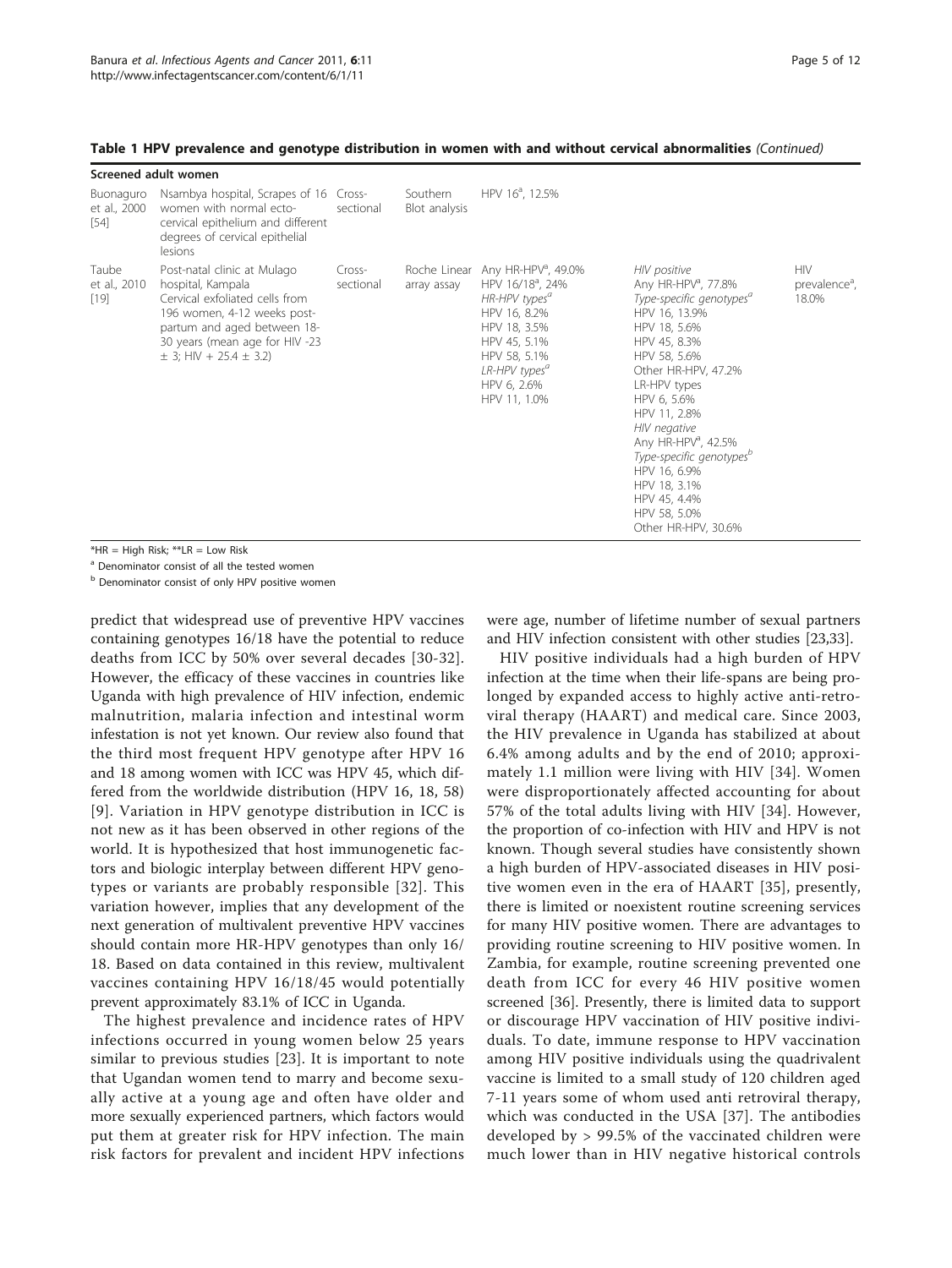| Author                                 | Area, subjects                                                                                      | Study<br>design       | <b>HPV</b><br>test                                | HPV incidence rate for any, HR*,<br>$LR**$ and type-specific<br>genotypes among all tested<br>women <sup>a</sup> per 100 PYs                                                                                                                                                                                                            | HPV incidence for any and<br>type-specific genotypes all<br>tested women <sup>a</sup> per 100 PYs<br>by HIV status                                                                                                                                                                                                                                  | Comments                                                                                                                                                                                                   |
|----------------------------------------|-----------------------------------------------------------------------------------------------------|-----------------------|---------------------------------------------------|-----------------------------------------------------------------------------------------------------------------------------------------------------------------------------------------------------------------------------------------------------------------------------------------------------------------------------------------|-----------------------------------------------------------------------------------------------------------------------------------------------------------------------------------------------------------------------------------------------------------------------------------------------------------------------------------------------------|------------------------------------------------------------------------------------------------------------------------------------------------------------------------------------------------------------|
| Safaeian<br>et al.,<br>2008a<br>$[24]$ | Rakai district, rural women,<br>median age 29 years (range,<br>15-59 years)                         | Prospective<br>cohort | $HC2$ /<br>PGMY/<br>09/11<br>assay                | Any HR-HPV <sup>a</sup> , 8.7<br>Type-specific genotypes <sup>a</sup><br>HPV 16, 1.5<br>HPV 18, 0.9<br>HPV 45, 1.1<br>HPV 51, 1.8<br>HPV 52, 1.1                                                                                                                                                                                        | <b>HIV Positive</b><br>Any HR-HPV <sup>a</sup> , 17.3<br>Type-specific genotypes <sup>a</sup><br>HPV 16, 3.2<br>HPV 18, 2.1<br>HPV 45, 2.7<br>HPV 51, 5.1<br>HPV 52, 1.3<br><b>HIV Negative</b><br>Any HR-HPV <sup>a</sup> , 7.0<br>Type-specific genotypes <sup>a</sup><br>HPV 16, 1.2<br>HPV 18, 0.7<br>HPV 45, 0.8<br>HPV 51, 1.2<br>HPV 52, 1.0 | <b>HIV</b><br>prevalence <sup>a</sup> ,<br>14.0%                                                                                                                                                           |
| Banura<br>et al.,<br>2010<br>$[25]$    | Teenage clinic in Kampala,<br>380 young women, median<br>age at baseline 19 years<br>(range, 12-24) | Prospective<br>cohort | $SPF_{10}/$<br><b>LIPA</b><br><b>PCR</b><br>assay | Any HPV <sup>a</sup> , 30.5<br>HR-HPV types, 20.9<br>LR-HPV types, 10.6<br>HPV 16-related types, 10.8<br>HPV 18-related types, 5.6<br>Type-specific genotypes<br>HR-HPV genotypes <sup>a</sup><br>HPV 16, 3.3<br>HPV 18, 2.0<br>HPV 45, 1.3<br>HPV 51, 4.2<br>HPV 52, 3.4<br>LR-HPV genotypes <sup>a</sup><br>HPV 6, 3.4<br>HPV 11, 1.9 | <b>HIV Positive</b><br>Any HR-HPV <sup>a</sup> , 40.0<br>Type-specific genotypes <sup>a</sup><br>HPV 16, 6.7<br>HPV 18, 3.0<br><b>HIV Negative</b><br>Any HR-HPV <sup>a</sup> , 29.7<br>Type-specific genotypes <sup>a</sup><br>HPV 16, 3.0<br>HPV 18, 2.1                                                                                          | Cumulative<br>prevalence<br>over 27.5<br>months <sup>a</sup><br>HR-HPV<br>types, 68.2%<br>LR-HPV<br>types, 55.0%<br><b>HPV 16-</b><br>related<br>types, 48.6%<br><b>HPV 18-</b><br>related<br>types, 28.2% |

<span id="page-5-0"></span>

|  | Table 2 HPV incidence in women without cervical abnormalities |
|--|---------------------------------------------------------------|
|--|---------------------------------------------------------------|

 $HR* = High Risk$ 

 $IR^{**} = low Risk$ 

<sup>a</sup> Denominator consist of all the tested women

PYs = Person Years

raising concerns of perhaps reduced immunogenicity and efficacy.

In this review, HIV positive women seemed to have multiple and more other HR-HPV genotypes than HPV 16/18 consistent with a previous study where 50% of HIV positive women with HPV 16 and 18 were coinfected with other HR-HPV genotypes [[38](#page-10-0)]. Consequently, it is unclear whether the current vaccines containing only HPV 16 and 18 genotypes may potentially prevent fewer cases of ICC among HIV positive women [[39](#page-10-0)]. Fortunately, the current preventive vaccines have shown cross-protection against some non vaccine HR-HPV genotypes and because of this, it is estimated that wide coverage (> 70%) could potentially prevent up to 71% of ICC [[40\]](#page-10-0). Cross-protection even if limited, may be particularly important in low-resource countries like Uganda where screening programs are limited or nonexistent.

Males had a high burden of HR-HPV infections. Studies have shown that males do not perceive themselves to be susceptible to HPV and do not believe that HPV infection is a severe problem to themselves [[41](#page-10-0)]. However, the role of men as vectors of HR-HPV genotypes that cause ICC has been extensively evaluated in epidemiological studies [[42-44\]](#page-10-0). HPV vaccines have been found to be safe and efficacious in males [\[45](#page-10-0)]. However, vaccinating males does not appear to be economical when assessed from the view of ICC. Moreover, the WHO does not recommend routine male vaccination as the primary target of vaccination. Yet, the concept of herd immunity in public health would tend to suggest that vaccinating males would provide a double benefit to females in that the fewer males with HPV, the fewer females will be exposed [[46\]](#page-10-0).

Although HPV vaccines hold great promise to reduce ICC-associated mortality and morbidity, it remains unclear whether low-resource countries like Uganda will reap the benefits any time soon. The current high cost of the vaccines, poor health infrastructure and competing health priorities will prevent young girls getting the life saving vaccinations. Uganda's health sector remains considerably under-funded. At less than 10% of total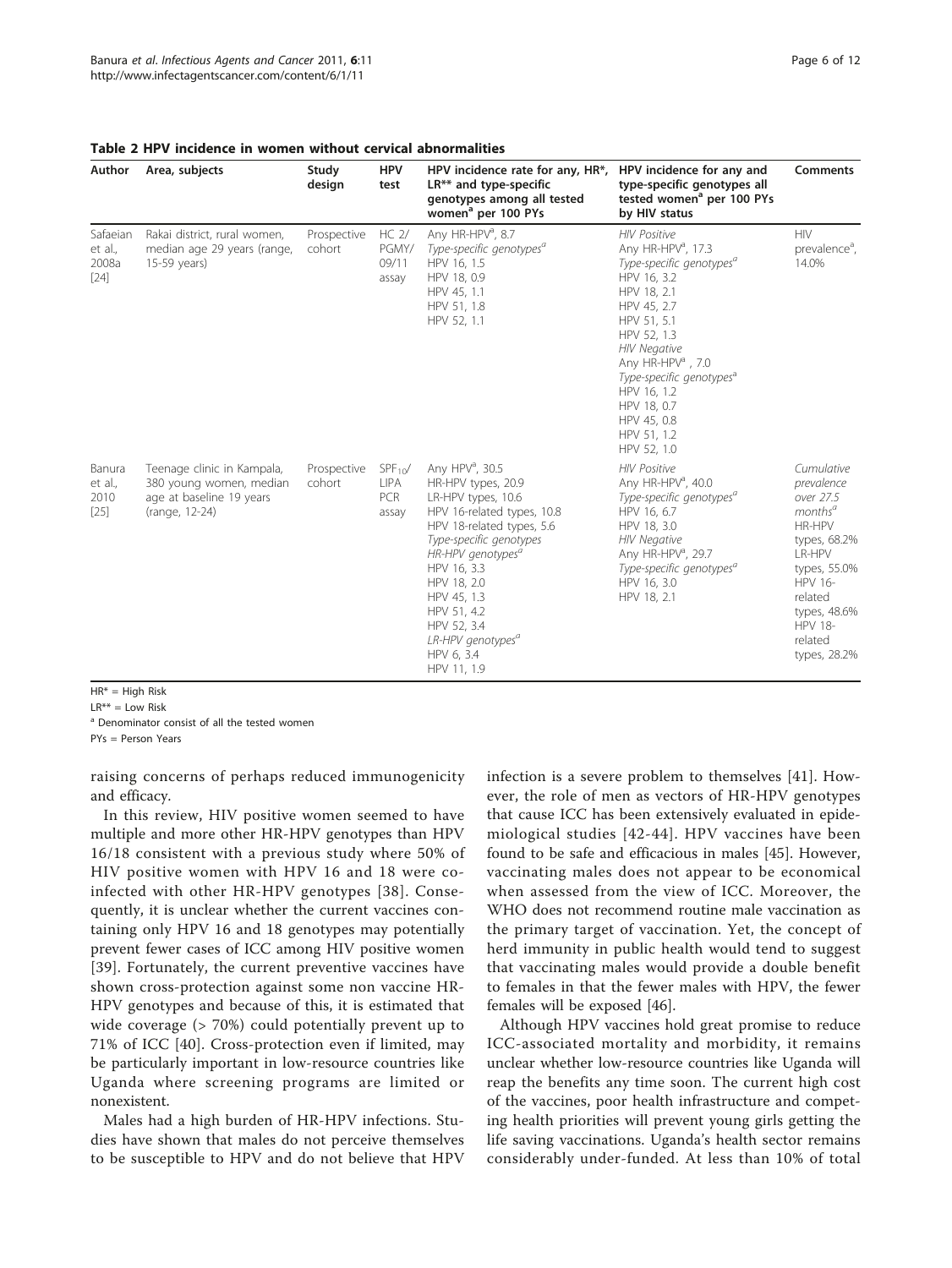| Author                          | Area, subjects                                                                                                                                            | Study<br>design | <b>HPV</b> test              | HPV prevalence for any and<br>specific genotypes among all<br>tested women <sup>a</sup>                                                                                                                                                                                                                                                                      | <b>Comments</b>                                                                                                                                                                                                                                                         |
|---------------------------------|-----------------------------------------------------------------------------------------------------------------------------------------------------------|-----------------|------------------------------|--------------------------------------------------------------------------------------------------------------------------------------------------------------------------------------------------------------------------------------------------------------------------------------------------------------------------------------------------------------|-------------------------------------------------------------------------------------------------------------------------------------------------------------------------------------------------------------------------------------------------------------------------|
| Schmauz<br>et al.,<br>1989 [55] | Mulago hospital, cervical tissues from 34 cases and 23<br>controls                                                                                        | Case<br>Control | Southern<br>Blot<br>analysis | Cases <sup>a</sup><br>HPV 16/18, 50%<br>HPV 16, 15%<br>HPV 18, 35%<br>Controls <sup>a</sup><br>HPV 18, 4.4%                                                                                                                                                                                                                                                  | Prevalence of HIV <sup>a</sup><br>Cases, 5.9%<br>Controls, 21.7%<br>Odds of cervical<br>cancer<br>HPV 18 (OR* $=$<br>12.0)<br>$HPV16/18 (OR* =$<br>22.0                                                                                                                 |
| Odida<br>et al.,<br>2008 [56]   | Mulago, Pathology Department 186 paraffin embedded<br>histologically confirmed archival cervical cancer cases<br>Collected 1968-69, 1970-79, and 1980-89. | Case<br>series  | $SPF_{10}/$<br><b>LIPA</b>   | Any HPV <sup>a</sup> , 61.3%<br>Type-specific genotypes <sup>a</sup><br>HPV 16/18, 73.5%<br>HPV 16, 44.7%<br>HPV 18, 28.8%<br>HPV 45, 9.6%                                                                                                                                                                                                                   | Types<br>146 Squamous cell<br>carcinoma<br>35<br>adenocarcinoma<br>3 Adenosquamous<br>2 undifferentiated<br>types                                                                                                                                                       |
| Odida<br>et al.,<br>2010 [57]   | Mulago Hospital, Kampala, 171 pairs of paraffin embedded<br>and freshly frozen tissue samples collected between<br>September 2004 and December 2006       | Case<br>series  | $SPF_{10}/$<br><b>LIPA</b>   | Any HPV <sup>a</sup> , Frozen tissue, 90.1%<br>Type-specific genotypes <sup>a</sup><br>HPV 16, 47.4%<br>HPV 18, 19.5%<br>HPV 45, 9.7%<br>HPV 51, 1.9%<br>HPV 52, 1.3%<br>Any HPV <sup>a</sup> , Paraffin embedded<br>tissue, 88.9%<br>Type-specific genotypes <sup>a</sup><br>HPV 16, 47.4%<br>HPV 18, 23.7%<br>HPV 45, 7.9%<br>HPV 51, 1.3%<br>HPV 52, 1.3% | Multiple HPV<br>qenotypes <sup>a</sup><br>Frozen tissue, 7.1%<br>Paraffin<br>embedded, 4.6%<br>Single HPV<br>genotypes <sup>a</sup><br>Frozen tissue,<br>92.9% (95% CI <sup>+</sup> :<br>87.6-96.4)<br>Paraffin<br>embedded, 94.7%<br>(95% CI <sup>+</sup> : 89.9-97.7) |

<span id="page-6-0"></span>

| Table 3 HPV prevalence and genotype distribution among invasive cervical cancer cases |  |  |  |  |  |  |  |
|---------------------------------------------------------------------------------------|--|--|--|--|--|--|--|
|---------------------------------------------------------------------------------------|--|--|--|--|--|--|--|

<sup>a</sup> Denominator consist of all the tested women

 $Cl^{\dagger}$  = Confidence Interval

OR\* = Odds Ratio

government expenditure in fiscal year 2010/2011, public health expenditure remains far below the Abuja target of 15% that the government of Uganda committed to in 2001 [[47,48\]](#page-10-0). Furthermore, presently, there is no known public sector pricing for the HPV vaccines making it difficult to budget for and as such the details of vaccine implementation and cost coverage remain unknown. Fortunately, the Global Alliance for Vaccines and Immunization (GAVI) pledged to consider HPV vaccines in their investment strategy of 2009-2013 [\[49\]](#page-10-0). This may provide the much needed financial help to implement HPV immunization programs in lowresource countries where most of the ICC occur.

For prevention, HPV vaccines must be given before sexual debut to ensure that exposure to HPV has not occurred. Accordingly, the World Health Organization recommended that girls between the ages of 9-13 years should be the primary target of vaccination [[50](#page-10-0)]. Given the financial impossibility of vaccinating all eligible women in the reproductive age, it is vital that primary prevention by HPV vaccination is integrated with education on risk reducing behaviors and secondary prevention programs via screening and treatment of precancerous lesions and ICC. The availability of new and inexpensive screening techniques for rapid identification of HR-HPV may help facilitate the use of HPV testing in low-resource countries [[51\]](#page-10-0).

#### Conclusions

HR-HPV infections were frequent in both females and males. HR-HPV 16 and 18 targeted by the two licensed preventive HPV vaccines are the most common genotypes found in ICC cases. However, there are a large number of individuals infected with other non vaccine HR-HPV genotypes not targeted by the currently available HPV vaccine preparations, indicating that these vaccines could be less effective and leave women at risk for ICC. Furthermore, given the high prevalence of HIV infection, HPV-associated conditions represent a major public health burden in Uganda. Thus, to further reduce this health burden, any future preventive HPV vaccine(s) should contain more HR-HPV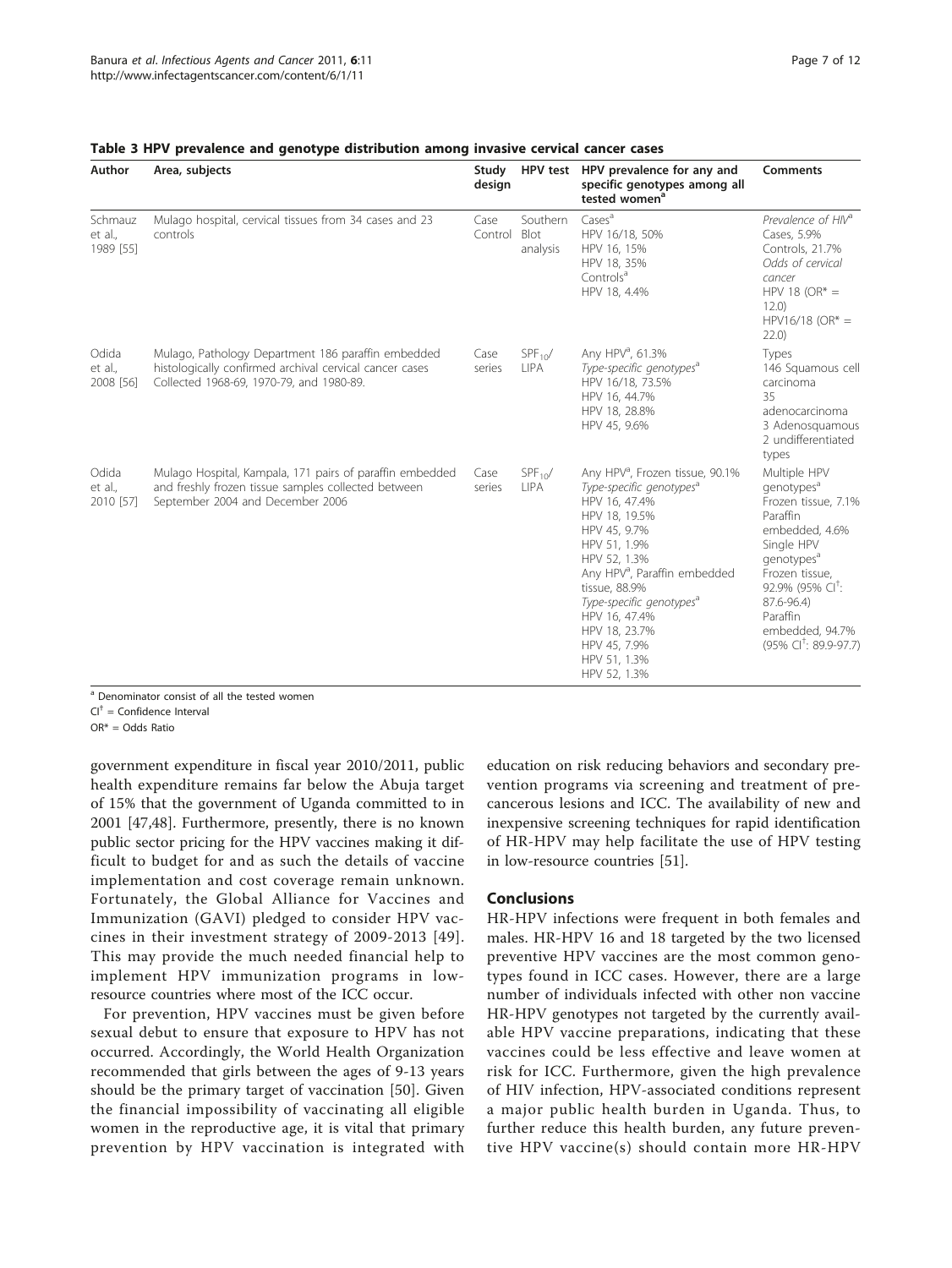| Author                           | Area, subjects                                                                                                                                                                           | Study<br>design                   | HPV test                                                                                                                 | HPV prevalence for<br>HR*, and LR**<br>genotypes at<br>enrollment and 24<br>month follow up in<br>intervention§ and<br>control§§                                                                                                                                                                                                                                                         | HPV prevalence<br>for any, HR* and<br>LR** genotypes<br>at baseline and<br>24-month<br>follow-up                                                                                                                                                                                                                                                                                                                                                                                                  | Risk Ratio (RR) and<br>95% Clt for any, HR*,<br>$LR**$ and multiple<br>HPV infections at<br>baseline and 24-<br>month follow-up                                                                                                                                                                                       |
|----------------------------------|------------------------------------------------------------------------------------------------------------------------------------------------------------------------------------------|-----------------------------------|--------------------------------------------------------------------------------------------------------------------------|------------------------------------------------------------------------------------------------------------------------------------------------------------------------------------------------------------------------------------------------------------------------------------------------------------------------------------------------------------------------------------------|---------------------------------------------------------------------------------------------------------------------------------------------------------------------------------------------------------------------------------------------------------------------------------------------------------------------------------------------------------------------------------------------------------------------------------------------------------------------------------------------------|-----------------------------------------------------------------------------------------------------------------------------------------------------------------------------------------------------------------------------------------------------------------------------------------------------------------------|
| Tobian<br>et al.,<br>2009 [58]   | Rakai district, 307 men in<br>intervention and 233 men<br>in control group aged 15-49 trial<br>years who had detectable<br>beta-globulin or HPV.<br>Preputal cavity sampled              | Randomized<br>controlled          | Roche HPV linear<br>array. HR-HPV<br>genotypes 16,<br>18,31, 33, 35, 39, 45,<br>51, 52, 56, 58, 59,<br>66, and 68 tested | At enrollment<br>HR-HPV genotypes <sup>a</sup><br>Intervention group,<br>38.1%<br>Control group, 37.1%<br>At 24 months<br>HR-HPV genotypes <sup>a</sup><br>Intervention group,<br>18.0%<br>Control group, 27.9%                                                                                                                                                                          | Intervention<br>Any HPV<br>genotypeb<br>Baseline, 61.9%<br>At 24 months,<br>35.6%<br><b>HR-HPV</b><br>genotypes <sup>b</sup><br>Baseline, 38.1%<br>At 24 months,<br>18.0%<br>LR-HPV genotypesb<br>Baseline, 47.6%<br>At 24 months,<br>26.2%<br>Control group<br>Any HPV types <sup>b</sup><br>Baseline, 62.6%<br>At 24 months,<br>51.2%<br><b>HR-HPV</b><br>genotypes <sup>b</sup><br>Baseline, 37.1%<br>At 24 months,<br>27.9%<br>LR-HPV genotypesb<br>Baseline, 48.0%<br>At 24 months,<br>39.4% | Any HPV genotypes <sup>b</sup><br>Baseline, 0.99 (0.81-<br>1.21)<br>At 24 months, 0.70<br>$(0.53 - 0.91)$<br>HR-HPV genotypes <sup>b</sup><br>Baseline, 1.03 (0.79-<br>1.33)<br>At 24 months, 0.65<br>$(0.45 - 0.94)$<br>LR-HPV genotypesb<br>Baseline, 0.99 (0.79-<br>1.25)<br>At 24 months, 0.66<br>$(0.49 - 0.91)$ |
| Serwadda<br>et al.,<br>2010 [59] | Rakai district, uncircumcised<br>HIV positive men aged 15-<br>49 years; 103 men in<br>intervention group and 107<br>men in control group                                                 | Randomized<br>controlled<br>trial | Roche HPV linear<br>array                                                                                                | At enrollment<br>HR-HPV genotypes <sup>a</sup><br>Intervention group,<br>72.2%<br>Control group, 76.6%<br>LR-HPV genotypes <sup>a</sup><br>Intervention group,<br>85.6%<br>Control group, 83.0%<br>At 24 months<br>HR-HPV genotypes <sup>a</sup><br>Intervention; 55.3%<br>Control group; 71.7%<br>LR-HPV genotypes <sup>a</sup><br>Intervention group,<br>49.4%<br>Control group, 77.4% |                                                                                                                                                                                                                                                                                                                                                                                                                                                                                                   | At 24 months<br>RR for HR-HPV geno<br>types 0.77 (0.62-0.97)<br>RR for multiple<br>genotypes 0.53 (0.33-<br>0.83)                                                                                                                                                                                                     |
| Gray et al.,<br>2010 [60]        | Rakai district, uncircumcised<br>HIV negative men aged 15-<br>49 years; 441 randomized to trial<br>immediate circumcision<br>(intervention) and 399<br>delayed circumcision<br>(control) | Randomized<br>controlled          | Roche HPV linear<br>array                                                                                                | At enrollment<br>HR-HPV genotypes <sup>a</sup><br>Intervention arm, 39.1%<br>Control arm, 38.6%                                                                                                                                                                                                                                                                                          |                                                                                                                                                                                                                                                                                                                                                                                                                                                                                                   |                                                                                                                                                                                                                                                                                                                       |

## <span id="page-7-0"></span>Table 4 HPV prevalence in males participating in circumcision clinical trials

 $HR^* = High Risk$ 

 $LR*** =$  Low Risk

 $CI<sup>†</sup>$  = Confidence Intervals

<sup>a</sup> Denominator include all women tested

 $<sup>b</sup>$  Denominator include only HPV positive women</sup>

§ Intervention refers to circumcision arm of the study

§§§ Control refers to non circumcision arm of the study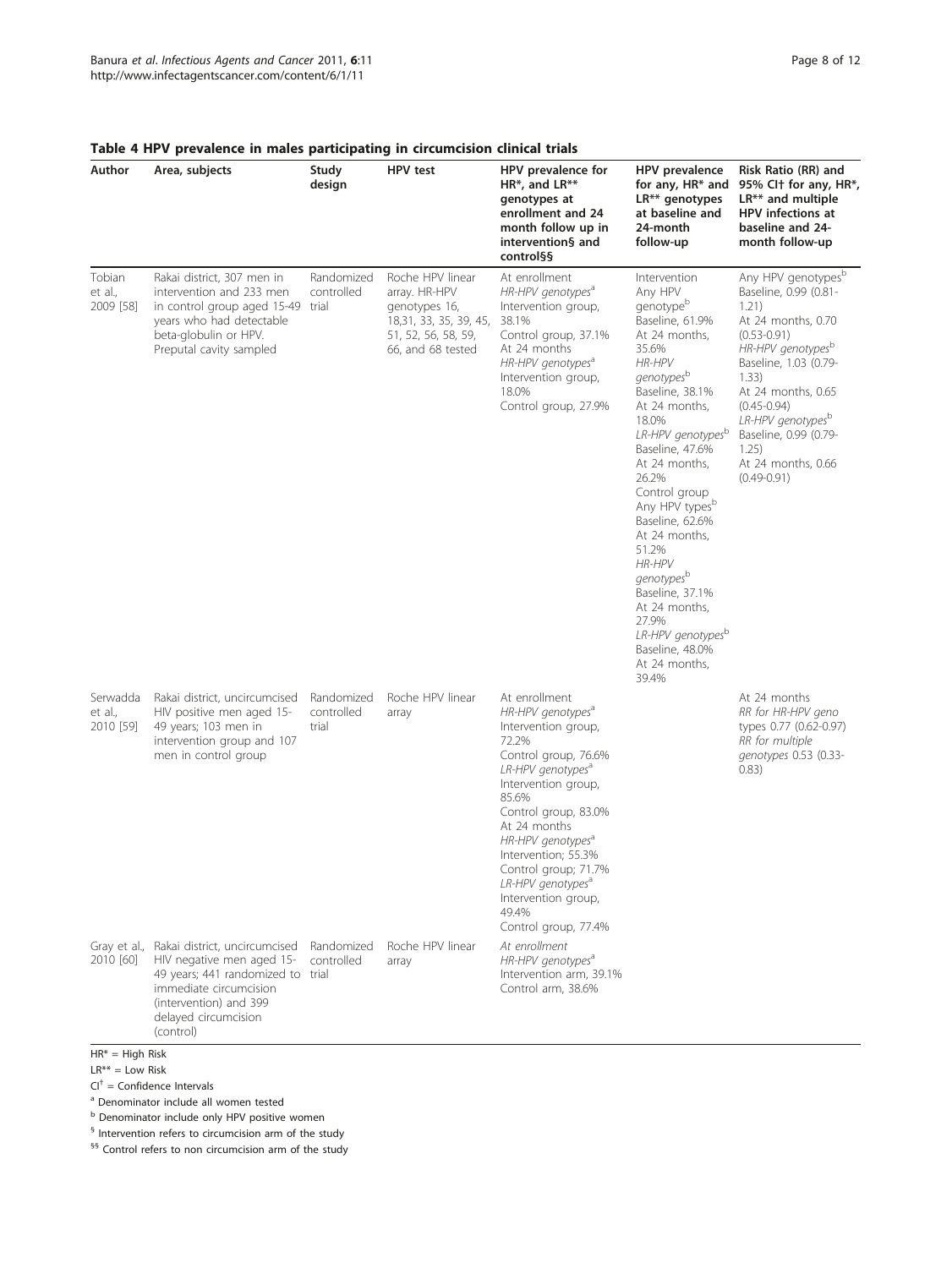| Author                           | Area, subjects                                                                                                                                    | Study<br>design                   | <b>HPV</b><br>test                     | HPV incident cases <sup>c</sup> and<br>rates <sup>d</sup> for type-specific<br>genotypes per 100 PYs                                                                                                                                                                                                                                                                                   |                                                                                                                 |                                                                | Proportions of type-<br>specific incident infections<br>at 24-month follow-up |                             | <b>Risk Ratio (RR)</b><br>and 95% $CI†$<br>for HR* and<br>multiple<br>infections                                                 |
|----------------------------------|---------------------------------------------------------------------------------------------------------------------------------------------------|-----------------------------------|----------------------------------------|----------------------------------------------------------------------------------------------------------------------------------------------------------------------------------------------------------------------------------------------------------------------------------------------------------------------------------------------------------------------------------------|-----------------------------------------------------------------------------------------------------------------|----------------------------------------------------------------|-------------------------------------------------------------------------------|-----------------------------|----------------------------------------------------------------------------------------------------------------------------------|
| Serwadda<br>et al.,<br>2010 [59] | Rakai district, uncircumcised HIV<br>positive men aged 15-49 years;<br>103 men in intervention group<br>and 107 men in control group              | Randomized<br>controlled<br>trial | Roche<br><b>HPV</b><br>linear<br>array | At 24 months<br>HR-HPV incident cases <sup>c</sup><br>Intervention group, 42<br>cases<br>Control group, 57 cases<br>Multiple infectionincident<br>cases <sup>c</sup><br>Intervention group, 9.9<br>cases<br>Control group, 24.7 cases                                                                                                                                                  |                                                                                                                 |                                                                | Incident proportions                                                          |                             | At 24 months<br>RR for HR-HPV<br>types $= 0.74$<br>$(0.54 - 1.01)$<br>RR for multiple<br>infection $= 0.04$<br>$(0.19 - 0.84)$ . |
|                                  |                                                                                                                                                   |                                   |                                        |                                                                                                                                                                                                                                                                                                                                                                                        |                                                                                                                 |                                                                | Intervention <sup>d</sup> Control <sup>d</sup>                                |                             |                                                                                                                                  |
|                                  |                                                                                                                                                   |                                   |                                        |                                                                                                                                                                                                                                                                                                                                                                                        |                                                                                                                 | <b>HPV</b>                                                     | (% )<br>5.8                                                                   | (% )<br>14.9                |                                                                                                                                  |
|                                  |                                                                                                                                                   |                                   |                                        |                                                                                                                                                                                                                                                                                                                                                                                        |                                                                                                                 | 16<br><b>HPV</b><br>18<br><b>HPV</b><br>45<br><b>HPV</b><br>51 | 4.3<br>4.1<br>5.4<br>10.1                                                     | 11.1<br>10.3<br>13.9<br>8.2 |                                                                                                                                  |
|                                  |                                                                                                                                                   |                                   |                                        |                                                                                                                                                                                                                                                                                                                                                                                        |                                                                                                                 | <b>HPV</b><br>52                                               |                                                                               |                             |                                                                                                                                  |
| 2010 [60]                        | Gray, et al. Rakai district, uncircumcised HIV<br>negative men aged 15-49 years;<br>441 men in intervention and 399 trial<br>men in control group | Randomized<br>controlled          | Roche<br><b>HPV</b><br>linear<br>array | At 24 months<br>HR-HPV incident cases <sup>c</sup><br>Intervention group, 19.7<br>cases<br>Control group, 29.4 cases<br>Multiple infection incident<br>cases <sup>c</sup><br>Intervention group, 6.7<br>cases<br>Control group, 14.8 cases<br>Type specific incidence rates <sup>a</sup><br><b>HPV</b><br>16<br><b>HPV</b><br>18<br><b>HPV</b><br>45<br><b>HPV</b><br>51<br><b>HPV</b> | Intervention Control<br>Incidence/100 PYs<br>3.6<br>4.8<br>1.6<br>5.3<br>2.4<br>1.6<br>4.0<br>5.3<br>3.6<br>1.6 |                                                                |                                                                               |                             | At 24 months<br>RR for HR-HPV<br>types $= 0.67$<br>$(0.51 - 0.89)$<br>RR for multiple<br>infections = $0.45$<br>$(0.28 - 0.73)$  |

# <span id="page-8-0"></span>Table 5 HPV incidence in males participating in circumcision clinical trials

HR\* = High Risk

 $Cl<sup>†</sup>$  = Confidence Intervals

PYs = Person Years

<sup>c</sup> Denominator include all women tested

<sup>d</sup> Denominator include women with HR-HPV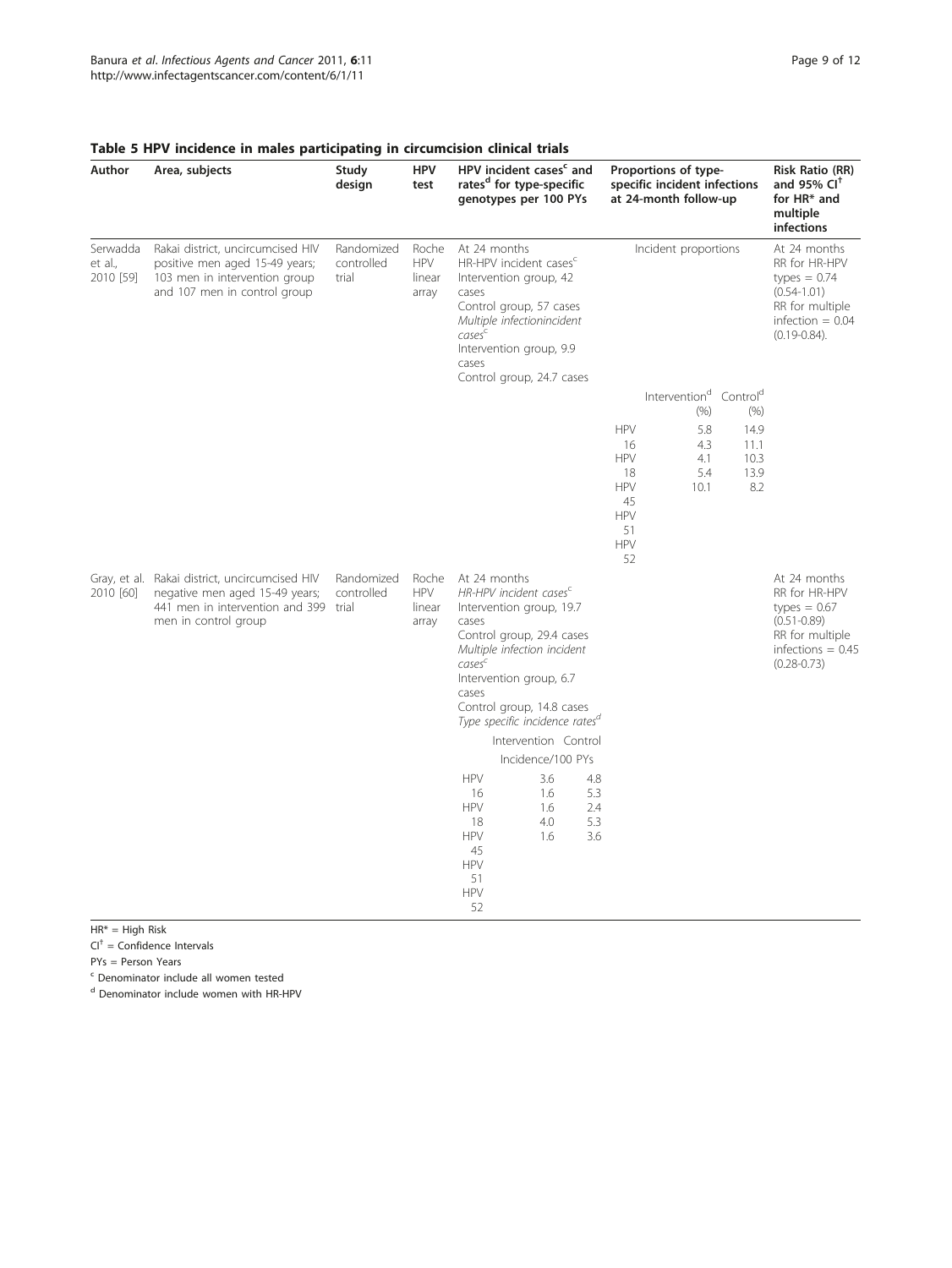<span id="page-9-0"></span>

| Author                                | Area, subjects                                                                                                                                                                         | Study<br>design     | HPV test                                                         | <b>HPV</b><br>seroprevalence<br>for any and<br>type specific<br>genotypes                                                                                                                                                                 | HPV seroprevalence of Comments<br>any and type specific<br>genotypes among HIV<br>positive women                                                           |                                                                                                                                                                                                              |
|---------------------------------------|----------------------------------------------------------------------------------------------------------------------------------------------------------------------------------------|---------------------|------------------------------------------------------------------|-------------------------------------------------------------------------------------------------------------------------------------------------------------------------------------------------------------------------------------------|------------------------------------------------------------------------------------------------------------------------------------------------------------|--------------------------------------------------------------------------------------------------------------------------------------------------------------------------------------------------------------|
| Newton,<br>et al.,<br>2004)<br>$[27]$ | Mulago hospital, 191 cervical cancer<br>cases and 336 controls; 15 years and<br>older with a new diagnosis of cancer<br>from the wards or outpatient clinics<br>between 1994 and 1998. | Case<br>Control     | HPV L1<br><b>VLP/ELISA</b>                                       | Cases<br>Type-specific<br>genotypes <sup>a</sup><br>HPV 16, 27%<br>HPV 18, 7%<br>HPV 45, 9%<br>Controls<br>Any of 3 HPV<br>types <sup>a</sup> , 17%<br>Type-specific<br>genotypes <sup>a</sup><br>HPV 16, 11%<br>HPV 18, 5%<br>HPV 45, 6% | <b>HIV Positive Controls</b><br>Any of 3 HPV types <sup>a</sup> ,<br>22% Type-specific<br>genotypes <sup>a</sup><br>HPV 16, 16%<br>HPV18, 7%<br>HPV 45, 8% | Antibodies against HPV<br>16 were significantly<br>associated with cervical<br>cancer $OR^* = 2.0$ (1.2-3.1)<br>The risk increased with<br>increasing anti-HPV 16<br>antibody titre ( $P_{trend}$ =<br>0.01) |
| Namujju,<br>et al.,<br>2010 [26]      | Naguru and Nsambya Health Centers in<br>Kampala, 2,053 women seeking<br>antenatal services; mean age 23 years<br>(range, 14-48)                                                        | Cross-<br>sectional | Serology/<br><b>VLP ELISA</b><br>(6, 11,<br>16,18,31,<br>33, 45) | Any of the 7<br>selected HPV<br>types $a$ , 57%                                                                                                                                                                                           |                                                                                                                                                            | HIV prevalence <sup>a</sup> , 7.0%                                                                                                                                                                           |

a Denominator consist of all tested women

OR\* = Odds Ratio

# genotypes than only two targeted by the current vaccines.

#### Author details

<sup>1</sup>Child Health and Development Centre, Makerere University College of Health Sciences, P. O. Box 6717, Kampala, Uganda. <sup>2</sup>Department of Obstetrics and Gynecology, Makerere University College of Health Sciences, P.O. Box 7072, Kampala Uganda. <sup>3</sup>Uganda Virus Research Institute, P.O. Box 49, Entebbe, Uganda. <sup>4</sup>National Institute for Health and Welfare, Oulu, Finland.<br><sup>5</sup>Department of Community Health Ministry of Health, P.O. Box 7272. Department of Community Health Ministry of Health, P.O. Box 7272, Kampala, Uganda. <sup>6</sup>School of Public Health, Makerere University College of Health Sciences, P.O. Box 7072, Kampala, Uganda.

#### Authors' contributions

CB conceived the study, searched the literature, drafted the manuscript and produced the final tables. MMF, KRA, NBP, MKA & WMF made substantial contributions to the manuscript and contributed to data interpretation. All authors read and approved the final manuscript.

#### Competing interests

The authors declare that they have no competing interests.

Received: 7 February 2011 Accepted: 12 July 2011

Published: 12 July 2011

#### References

- 1. Ferlay J, Bray F, Parkin MD: GLOBOCAN 2002: Cancer incidence, mortality and prevalence worldwide. IARC cancer Base. No. 5 version 2.0 IARC, Lyon; 2004.
- 2. Walboomers JM, Jacobs MV, Manos MM, Bosch FX, Kummer JA, Shah KV, Snijders PJ, Peto J, Meijer CJ, Muñoz N: [Human papillomavirus is a](http://www.ncbi.nlm.nih.gov/pubmed/10451482?dopt=Abstract) [necessary cause of invasive cervical cancer worldwide.](http://www.ncbi.nlm.nih.gov/pubmed/10451482?dopt=Abstract) J Pathol 1999, 189(1):12-9.
- 3. Koutsky L: [Epidemiology of genital human papillomavirus infection.](http://www.ncbi.nlm.nih.gov/pubmed/9217656?dopt=Abstract) Am J Med 1997, 102(5A):3-8.
- 4. Moscicki AB, Schiffman M, Kjaer S, Villa LL: Chapter 5: Updating the natural history of HPV and anogenital cancer. Vaccine 2006, 24(Suppl 3):S3/42-51.
- 5. Nielson CM, Flores R, Harris RB, Abrahamsen M, Papenfuss MR, Dunne EF, Markowitz LE, Giuliano AR: [Human Papillomavirus Prevalence and Type](http://www.ncbi.nlm.nih.gov/pubmed/17548671?dopt=Abstract)

[Distribution in Male Anogenital Sites and Semen.](http://www.ncbi.nlm.nih.gov/pubmed/17548671?dopt=Abstract) Cancer Epidemiol Biomarkers Prev 2007, 16(6):1107-14[[http://cebp.aacrjournals.org/content/16/](http://cebp.aacrjournals.org/content/16/6/1107.abstract - target-2) [6/1107.abstract - target-2\]](http://cebp.aacrjournals.org/content/16/6/1107.abstract - target-2).

- 6. IARC:[[http://globocan.iarc.fr\]](http://globocan.iarc.fr).
- 7. Muñoz N, Bosch FX, de Sanjosé S, Herrero R, Castellsagué X, Shah KV, Snijders PJF, Meijer CJLM, the International Agency for Research on Cancer Multicenter Cervical Cancer Study Group: Epidemiologic classification of human papillomavirus types associated with cervical cancer. N Eng J Med 2003, 348:518-27.
- 8. Lacey CJN, Lowndes CM, Shah KV: Chapter 4: Burden and management of non-cancerous HPV-related conditions: HPV-6/11 disease. Vaccine 2006, 24S3:S3/35-S3/41.
- 9. The WHO/ICO Information Centre on HPV and Cervical Cancer. [[http://](http://www.who.int/hpvcentre/en/) [www.who.int/hpvcentre/en/\]](http://www.who.int/hpvcentre/en/).
- 10. Parkin MD, Bray F, Ferlay J, Pisani P: Global Cancer Statistics, 2002. CA: A Cancer J Clinicians 2005, 55(2):74-108.
- 11. PATH: Cervical cancer vaccine. Cervical cancer.[\[http://www.path.org/](http://www.path.org/projects/cervical_cancer_vaccine.php) [projects/cervical\\_cancer\\_vaccine.php](http://www.path.org/projects/cervical_cancer_vaccine.php)].
- 12. Mariani L: HPV-vaccine and screening programs: the new era of global prevention. J Preve Med Hyg 2009, 50:90-5.
- 13. Cope U, Hildesheim A, Schiffman MH, Manos MM, Lorincz AT, Burk RD, Glass AG, Greer C, Buckland J, Helgesen K, Scott DR, Sherman ME, Kurman RJ, Liaw KL: [Comparison of the hybrid capture tube test and PCR](http://www.ncbi.nlm.nih.gov/pubmed/9276398?dopt=Abstract) [for detection of human papillomavirus DNA in cervical specimens.](http://www.ncbi.nlm.nih.gov/pubmed/9276398?dopt=Abstract) J Clin Microbiol 1997, 35(9):2262-5.
- 14. Quint W, Pagliusi SR, Lelie N, de Villiers EM, Wheeler CM, the World Health Organization Human Papillomavirus DNA International Collaborative Study Group: [Results of the First World Health Organization International](http://www.ncbi.nlm.nih.gov/pubmed/16455914?dopt=Abstract) [Collaborative Study of Detection of Human Papillomavirus DNA.](http://www.ncbi.nlm.nih.gov/pubmed/16455914?dopt=Abstract) J Clin Microbiol 2006, 44(2):571-9.
- 15. Chan PK, Cheung TH, Tam AO, Lo KW, Yim SF, Yu MM, To KF, Wong YF, Cheung JL, Chan DP, Hui M, Ip M: [Biases in human papillomavirus](http://www.ncbi.nlm.nih.gov/pubmed/16032705?dopt=Abstract) [genotype prevalence assessment associated with commonly used](http://www.ncbi.nlm.nih.gov/pubmed/16032705?dopt=Abstract) [consensus primers.](http://www.ncbi.nlm.nih.gov/pubmed/16032705?dopt=Abstract) Int J Cancer 2006, 118(1):243-5.
- 16. Banura C, Franceschi S, Doorn LJ, Arslan A, Wabwire-Mangen F, Mbidde EK, Quint W, Weiderpass E: [Infection with human papillomavirus and HIV](http://www.ncbi.nlm.nih.gov/pubmed/18237268?dopt=Abstract) [among young women in Kampala, Uganda.](http://www.ncbi.nlm.nih.gov/pubmed/18237268?dopt=Abstract) J Infect Dis 2008, 197(4):555-62.
- 17. Blossom DB, Beigi RH, Farrell JJ, Mackay W, Qadadri B, Brown DR, Rwambuya S, Walker CJ, Kambugu FS, Abdul-Karim FW, Whalen CC, Salata RA: [Human papillomavirus genotypes associated with cervical](http://www.ncbi.nlm.nih.gov/pubmed/17457908?dopt=Abstract)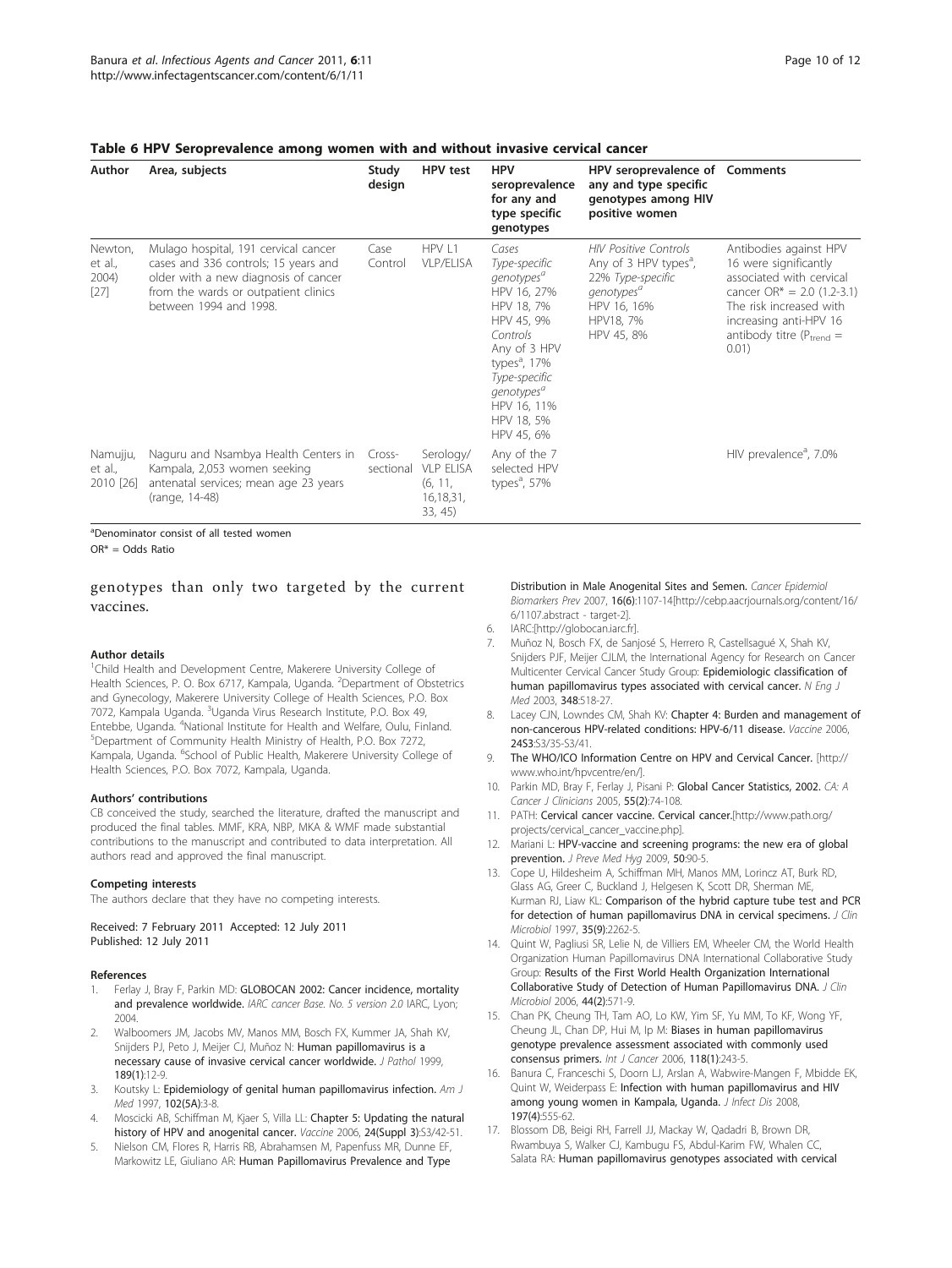<span id="page-10-0"></span>[cytologic abnormalities and HIV infection in Ugandan women.](http://www.ncbi.nlm.nih.gov/pubmed/17457908?dopt=Abstract) J Med Virol 2007, 79(6):758-65.

- 18. Banura C, Franceschi S, van Doorn LJ, Arslan A, Kleter B, Wabwire-Mangen F, Mbidde EK, Quint W, Weiderpass E: [Prevalence, incidence and](http://www.ncbi.nlm.nih.gov/pubmed/18711697?dopt=Abstract) [clearance of human papillomavirus infection among young primiparous](http://www.ncbi.nlm.nih.gov/pubmed/18711697?dopt=Abstract) [pregnant women in Kampala, Uganda.](http://www.ncbi.nlm.nih.gov/pubmed/18711697?dopt=Abstract) Int J Cancer 2008, 123(9):2180-7.
- 19. Taube JM, Kamira B, Motevalli M, Nakabiito C, Lukande R, Kelly DP, Erozan YS, Gravitt PE, Buresh ME, Mmiro F, Bagenda D, Guay LA, Jackson JB: [Human papillomavirus prevalence and cytopathology correlation in](http://www.ncbi.nlm.nih.gov/pubmed/19937939?dopt=Abstract) [young Ugandan women using a low-cost liquid-based Pap preparation.](http://www.ncbi.nlm.nih.gov/pubmed/19937939?dopt=Abstract) Diagn Cytopathol 2010, 38(8):555-63.
- 20. Safaeian M, Kiddugavu M, Gravitt PE, Gange SJ, Ssekasanvu J, Murokora D, Sklar M, Serwadda D, Wawer MJ, Shah KV, Gray R: [Prevalence and risk](http://www.ncbi.nlm.nih.gov/pubmed/18385223?dopt=Abstract) [factors for carcinogenic human papillomavirus infections in rural Rakai,](http://www.ncbi.nlm.nih.gov/pubmed/18385223?dopt=Abstract) [Uganda.](http://www.ncbi.nlm.nih.gov/pubmed/18385223?dopt=Abstract) Sex Transm Infect 2008, 84:306-311[[http://sti.bmj.com/content/84/](http://sti.bmj.com/content/84/4/306.abstract-aff-1) [4/306.abstract-aff-1\]](http://sti.bmj.com/content/84/4/306.abstract-aff-1), .
- 21. Asiimwe S, Whalen CC, Tisch DJ, Tumwesigye E, Sethi AK: [Prevalence and](http://www.ncbi.nlm.nih.gov/pubmed/18725551?dopt=Abstract) [predictors of high-risk human papillomavirus infection in a population](http://www.ncbi.nlm.nih.gov/pubmed/18725551?dopt=Abstract)[based sample of women in rural Uganda.](http://www.ncbi.nlm.nih.gov/pubmed/18725551?dopt=Abstract) Int J STD AIDS 2008, 19(9):605-10.
- 22. Clifford G, Smith JS, Aguado T, Franceschi S: Comparison of HPV type distribution in high-grade cervical lesions and cervical cancer: a metaanalysis. British J Cancer 2003, 89:101-5.
- 23. Smith JS, Melendy A, Rana RK, Pimenta JM: [Age-specific prevalence of](http://www.ncbi.nlm.nih.gov/pubmed/18809145?dopt=Abstract) [infection with human papillomavirus in females: a global review.](http://www.ncbi.nlm.nih.gov/pubmed/18809145?dopt=Abstract) J Adolesc Health 2008, 43(Suppl. 4):S5-25.
- 24. Safaeian M, Kiddugavu M, Gravitt PE, Gange SJ, Ssekasanvu J, Murokora D, Sklar M. Serwadda D, Wawer MJ, Shah KV, Gray R: [Determinants of](http://www.ncbi.nlm.nih.gov/pubmed/18559545?dopt=Abstract) [Incidence and Clearance of High-Risk Human Papillomavirus Infections](http://www.ncbi.nlm.nih.gov/pubmed/18559545?dopt=Abstract) [in Rural Rakai, Uganda.](http://www.ncbi.nlm.nih.gov/pubmed/18559545?dopt=Abstract) Cancer Epidemiol Biomarkers Prev 2008, 17(6):1300-7 [\[http://cebp.aacrjournals.org/content/17/6/1300.abstract-target-4\]](http://cebp.aacrjournals.org/content/17/6/1300.abstract-target-4).
- 25. Banura C, Sandin S, van Doorn LJ, Quint W, Kleter B, Wabwire-Mangen F, Mbidde EK, Weiderpass E: [Type-specific incidence, clearance and](http://www.ncbi.nlm.nih.gov/pubmed/20380709?dopt=Abstract) [predictors of cervical human papillomavirus infections \(HPV\) among](http://www.ncbi.nlm.nih.gov/pubmed/20380709?dopt=Abstract) [young women: a prospective study in Uganda.](http://www.ncbi.nlm.nih.gov/pubmed/20380709?dopt=Abstract) Infectious Agents and Cancer 2010, 5:7.
- 26. Namujju PB, Surcel HM, Kirnbauer R, Kaasila M, Banura C, Byaruhanga R, Muwanga M, Mbidde EK, Koskela P, Lehtinen M: [Risk of being seropositive](http://www.ncbi.nlm.nih.gov/pubmed/20180681?dopt=Abstract) [for multiple human papillomavirus types among Finnish and Ugandan](http://www.ncbi.nlm.nih.gov/pubmed/20180681?dopt=Abstract) [women.](http://www.ncbi.nlm.nih.gov/pubmed/20180681?dopt=Abstract) Scand J Infect Dis 2010, 42(6-7):522-6.
- 27. Newton R, Bousarghin L, Ziegler J, Casabonne D, Beral V, Mbidde E, Carpenter L, Parkin DM, Wabinga H, Mbulaiteye S, Jaffe H, Touzé A, Coursaget P: Uganda Kaposi'[s Sarcoma Study Group. Human](http://www.ncbi.nlm.nih.gov/pubmed/15100577?dopt=Abstract) [papillomaviruses and cancer in Uganda.](http://www.ncbi.nlm.nih.gov/pubmed/15100577?dopt=Abstract) Eur J Cancer Prev 2004, 13(2):113-8.
- 28. Clifford G, Franceschi S: HPV in Sub Saharan Africa. Papillomavirus Report 2005, 16:322-6.
- 29. de Sanjosé S, Diaz M, Castellsagué X, Clifford G, Bruni L, Muñoz N, Bosch FX: [Worldwide prevalence and genotype distribution of cervical](http://www.ncbi.nlm.nih.gov/pubmed/17597569?dopt=Abstract) [human papillomavirus DNA in women with normal cytology: a meta](http://www.ncbi.nlm.nih.gov/pubmed/17597569?dopt=Abstract)[analysis.](http://www.ncbi.nlm.nih.gov/pubmed/17597569?dopt=Abstract) Lancet Infect Dis 2007, 7(7):453-9.
- 30. Frazer IH: Chapter 8: HPV Vaccines. Int J Gynecol & Obst 2006, 94(Suppl 1): S81-S88.
- 31. Koutsky LA, Harper DM: Chapter 13: Current findings from prophylactic HPV vaccine trials. Vaccine 2006, 24(Suppl 3):S3/114-S3/121.
- 32. Hildesheim A, Wang SS: [Host and viral genetics and risk of cervical](http://www.ncbi.nlm.nih.gov/pubmed/12445662?dopt=Abstract) [cancer: a review.](http://www.ncbi.nlm.nih.gov/pubmed/12445662?dopt=Abstract) Virus Res 2002, 89:229-40.
- 33. Moscicki AB, Schiffman M, Kjaer S, Villa LL: Chapter 5: Updating the natural history of HPV and anogenital cancer. Vaccine 2006, 24(Suppl 3):S3/42-51.
- 34. UNAIDS: UNGASS Country Progress Report.[[http://www.unaids.org/en/](http://www.unaids.org/en/dataanalysis/monitoringcountryprogress/2010progressreportssubmittedbycountries/uganda_2010_country_progress_report_en.pdf) [dataanalysis/monitoringcountryprogress/](http://www.unaids.org/en/dataanalysis/monitoringcountryprogress/2010progressreportssubmittedbycountries/uganda_2010_country_progress_report_en.pdf) [2010progressreportssubmittedbycountries/](http://www.unaids.org/en/dataanalysis/monitoringcountryprogress/2010progressreportssubmittedbycountries/uganda_2010_country_progress_report_en.pdf) [uganda\\_2010\\_country\\_progress\\_report\\_en.pdf](http://www.unaids.org/en/dataanalysis/monitoringcountryprogress/2010progressreportssubmittedbycountries/uganda_2010_country_progress_report_en.pdf)].
- 35. De Vuyst H, Lillo F, Broutet N, Smith JS: [HIV, human papillomavirus, and](http://www.ncbi.nlm.nih.gov/pubmed/18941376?dopt=Abstract) [cervical neoplasia and cancer in the era of highly active antiretroviral](http://www.ncbi.nlm.nih.gov/pubmed/18941376?dopt=Abstract) [therapy.](http://www.ncbi.nlm.nih.gov/pubmed/18941376?dopt=Abstract) Eur J Cancer Prev 2008, 17(6):545-54.
- 36. Parham GP, Mwanahamuntu MH, Sahasrabuddhe VV, Westfall AO, King KE, Chibwesha C, Pfaendler KS, Mkumba G, Mudenda V, Kapambwe S, Vermund SH, Hicks ML, Stringer JSA, Chi BH: Implementation of cervical cancer prevention services for HIV-infected women in Zambia: measuring program effectiveness. HIV Ther 2010, 4(6):713-22.
- 37. Levin MJ, Moscicki AB, Song LY, Fenton T, Meyer WA, Read JS, Handelsman EL, Nowak B, Sattler CA, Saah A, Radley DR, Esser MT, Weinberg A, the IMPAACT P1047 Protocol Team: [Safety and](http://www.ncbi.nlm.nih.gov/pubmed/20574412?dopt=Abstract) [Immunogenicity of a Quadrivalent Human Papillomavirus \(Types 6, 11,](http://www.ncbi.nlm.nih.gov/pubmed/20574412?dopt=Abstract) 16. and 18) Vaccine in HIV-Infected Children 7 to 12 Years Old. J Acquir Immune Defic Syndr 2010, 55(2):197-204.
- 38. De Vuyst H, Gichangi P, Estambale B, Njuguna E, Franceschi S, Temmerman M: [Human papillomavirus types in women with invasive](http://www.ncbi.nlm.nih.gov/pubmed/17764116?dopt=Abstract) [cervical carcinoma by HIV status in Kenya.](http://www.ncbi.nlm.nih.gov/pubmed/17764116?dopt=Abstract) Int J Cancer 2008, 122(1):244-6.
- 39. Louie KS, de Sanjosé S, Mayaud P: [Epidemiology and prevention of](http://www.ncbi.nlm.nih.gov/pubmed/19772550?dopt=Abstract) [human papillomavirus and cervical cancer in sub-Saharan Africa: a](http://www.ncbi.nlm.nih.gov/pubmed/19772550?dopt=Abstract) [comprehensive review.](http://www.ncbi.nlm.nih.gov/pubmed/19772550?dopt=Abstract) Trop Med Int Health 2009, 14(10):1287-302.
- 40. Paavonen J, Naud P, Salmeron J, Wheeler CM, Chow SN, Apter D, Kitchner H, Castellsagué X, Teixeira JC, Skinner SK, Hedrick J, Jaisamrarn U, Limson G, Garland S, Szarewski A, Romanowski B, Aoki FY, Schwarz TF, Poppe WAJ, Bosch FX, Jenkins D, Hardt K, Zahaf T, Descamps D, Struyf F, Lehtinen M, Dubin G, the HPV PATRICIA STUDY GROUP: [Efficacy of human](http://www.ncbi.nlm.nih.gov/pubmed/19586656?dopt=Abstract) [papillomavirus \(HPV\)-16/18AS04-adjuvanted vaccine against cervical](http://www.ncbi.nlm.nih.gov/pubmed/19586656?dopt=Abstract) [infection and precancer caused by oncogenic HPV types \(PATRICIA\):final](http://www.ncbi.nlm.nih.gov/pubmed/19586656?dopt=Abstract) [analysis of a double-blind, randomised study in young girls.](http://www.ncbi.nlm.nih.gov/pubmed/19586656?dopt=Abstract) Lancet 2009, 374(9686):301-14.
- 41. McPartland TS, Weaver BA, Lee SK, Koutsky LA: Men'[s perceptions and](http://www.ncbi.nlm.nih.gov/pubmed/15813233?dopt=Abstract) [knowledge of human papillomavirus \(HPV\) infection and cervical cancer.](http://www.ncbi.nlm.nih.gov/pubmed/15813233?dopt=Abstract) J Am Coll Health 2005, 53(5):225-30.
- 42. Skegg DC, Corwin PA, Paul C, Doll R: [Importance of the male factor in](http://www.ncbi.nlm.nih.gov/pubmed/6125731?dopt=Abstract) [cancer of the cervix.](http://www.ncbi.nlm.nih.gov/pubmed/6125731?dopt=Abstract) Lancet 1982, 2(8298):581-3.
- 43. Bosch FX, Castellsague X, Munoz N, de Sanjose S, Ghaffari AM, Gonzlez LC, Gili M, Izarzugaza I, Viladiu P, Navarro C, Vergara A, Ascunce N, Guerrero E, Keerti V, Shah KV: Male [Sexual Behavior and Human Papillomavirus DNA:](http://www.ncbi.nlm.nih.gov/pubmed/8683637?dopt=Abstract) [Key Risk Factors for Cervical Cancer in Spain.](http://www.ncbi.nlm.nih.gov/pubmed/8683637?dopt=Abstract) J Natl Cancer Inst 1996, 88:1060-7.
- Castellsagué X, Bosch FX, Muñoz N, Meijer CJLM, Shah KV, de Sanjosé S, Eluf-Neto J, Ngelangel CA, Chichareon S, Smith JS, Herrero R, Moreno V, Franceschi S, the International Agency for Research on Cancer Multicenter Cervical Cancer Study Group: [Male Circumcision, Penile Human](http://www.ncbi.nlm.nih.gov/pubmed/11948269?dopt=Abstract) [Papillomavirus Infection, and Cervical Cancer in Female Partners.](http://www.ncbi.nlm.nih.gov/pubmed/11948269?dopt=Abstract) N Engl J Med 2002, 346:1105-1112.
- 45. Giuliano AR, Palefsky JM, Goldstone S, Moreira ED, Penny ME, Aranda C, Vardas E, Moi H, Jessen H, Hillman R, Chang YH, Ferris D, Rouleau D, Bryan J, Marshall JB, Vuocolo S, Barr E, Radley D, Haupt RM, Guris D: [Efficacy](http://www.ncbi.nlm.nih.gov/pubmed/21288094?dopt=Abstract) [of Quadrivalent HPV Vaccine against HPV Infection and Disease in](http://www.ncbi.nlm.nih.gov/pubmed/21288094?dopt=Abstract) [Males.](http://www.ncbi.nlm.nih.gov/pubmed/21288094?dopt=Abstract) N Engl J Med 2011, 364:401-411.
- 46. Garnett GP: [Role of herd immunity in determining the effect of vaccines](http://www.ncbi.nlm.nih.gov/pubmed/15627236?dopt=Abstract) [against sexually transmitted disease.](http://www.ncbi.nlm.nih.gov/pubmed/15627236?dopt=Abstract) J Infect Dis 2005, 191(Suppl 1): S97-S106.
- 47. GOU: Approved budget estimates FY 2010/2011 Volume 1: Central Government Votes. Kampala 2010.
- 48. OAU: Abuja declaration on HIV/AIDS, Tuberculosis and other related infectious diseases. Abuja 2001.
- 49. GAVI Alliance: Vaccine Investiment Strategy. 2008.
- 50. WHO: Position Paper: Human papillomavirus vaccines.[\[http://www.who.](http://www.who.int/wer/2009/wer8415.pdf) [int/wer/2009/wer8415.pdf](http://www.who.int/wer/2009/wer8415.pdf)].
- 51. Lorincz AT: HPV testing by hybrid capture. Emerging Issues of HPV Infections: From Science to Practice.Edited by: Monsonego J. Basel: Karger; 2006:54-62.
- 52. Serwadda D, Wawer MJ, Shah KV, Sewankambo NK, Daniel R, Li C, Lorincz A, Meehan MP, Wabwire-Mangen F, Gray RH: [Use of a Hybrid](http://www.ncbi.nlm.nih.gov/pubmed/10479163?dopt=Abstract) [Capture Assay of self-collected vaginal swabs in rural Uganda for](http://www.ncbi.nlm.nih.gov/pubmed/10479163?dopt=Abstract) [detection of human papillomavirus.](http://www.ncbi.nlm.nih.gov/pubmed/10479163?dopt=Abstract) J Infect Dis 1999, 180(4):1316-9.
- 53. Safaeian M, Kiddugave M, Gravitt PE, Ssekasanvu J, Murokora D, Sklar M, Serwadda D, Wawer MJ, Shah KV, Gray R: [Comparability of self-collected](http://www.ncbi.nlm.nih.gov/pubmed/17075437?dopt=Abstract) [vaginal swabs and physcian collected cervical swabs for detection of](http://www.ncbi.nlm.nih.gov/pubmed/17075437?dopt=Abstract) [human papillomavirus infections in Rakai, Uganda.](http://www.ncbi.nlm.nih.gov/pubmed/17075437?dopt=Abstract) Sex Transm Dis 2007, 34(7):429-36.
- 54. Buonaguro FM, Tornesello ML, Salatiello I, Okong P, Buonaguro L, Beth-Giraldo E, Biryahwaho B, Sempala SD, Giraldo G: [The Uganda study on](http://www.ncbi.nlm.nih.gov/pubmed/11091146?dopt=Abstract) [HPV variants and genital cancers.](http://www.ncbi.nlm.nih.gov/pubmed/11091146?dopt=Abstract) J Clin Virol 2000, 19(1-2):31-41.
- Schmauz R, Okong P, de Villiers EM, Dennin R, Brade L, Lwanga SK, Owor R: [Multiple infections in cases of cervical cancer from a high-incidence](http://www.ncbi.nlm.nih.gov/pubmed/2714885?dopt=Abstract) [area in tropic Africa.](http://www.ncbi.nlm.nih.gov/pubmed/2714885?dopt=Abstract) Int J Cancer 1989, 43(5):805-9.